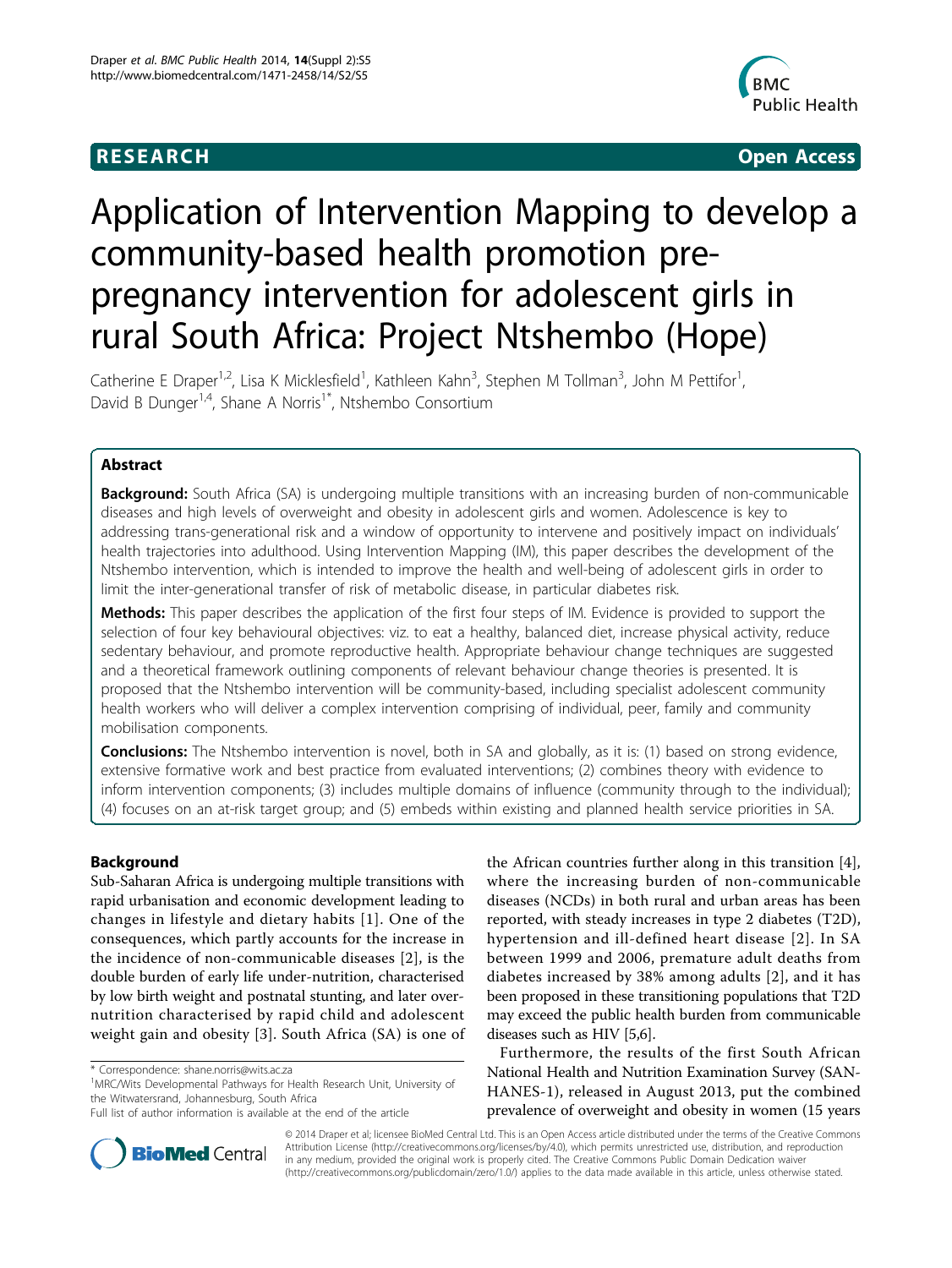and older) at 65%, and at 77% for women between 45- 54 years of age [\[7](#page-11-0)]. These high levels of female overweight and obesity have serious implications for the intergenerational transfer of metabolic disease risk, particularly with regard to altered maternal glucose metabolism during pregnancy and the related consequences for the infant [[6](#page-11-0),[8](#page-11-0)]. High maternal body mass index (BMI) and gestational diabetes mellitus (GDM) are independent risk factors for perinatal complications, and GDM has been independently associated with an increased risk of neonatal morbidities [[9\]](#page-11-0). Children of mothers who had GDM during pregnancy are also at increased risk for obesity and T2D [[10](#page-11-0)].

In light of these risks, preconception care is crucial, and optimising health in the pre-pregnancy period is especially important for glycaemic control [\[11\]](#page-11-0). However, many adolescent girls and women in low- and middle-income countries (LMICs) do not have access to preconception care, and there has been a call to broaden the reach of current preconception interventions, particularly those that are cost-effective, in these settings [\[12\]](#page-11-0). The pregnancy period presents another opportunity for intervention, and there is some evidence that indicates that women improve health behaviours, such as decreasing smoking, alcohol and caffeine consumption during pregnancy [\[13](#page-11-0)].

Recent unpublished data from a rural health surveillance site in SA [[14\]](#page-11-0) indicates that 65% of women in this area have had a child by the age of 20. Considering the high proportion of women who have had a child by age 20 years of age in SA, it is essential that pre-pregnancy interventions target adolescents to minimise transgenerational risk. Furthermore, the importance of preconception interventions to promote adolescent health has recently been emphasised, particularly in countries with a young age at first pregnancy and where the prevalence of undernutrition is high [\[6,15\]](#page-11-0). In addition, the increasing burden of non-communicable diseases among adolescents has been noted [[16](#page-11-0)], and Sub-Saharan Africa has been reported to have the worst regional health profile for adolescents [[17\]](#page-11-0). In SA there are concerning rates of overweight and obesity amongst adolescent girls (29% overweight and 7.5% obese in 2008), with higher rates amongst urban compared to rural adolescents [[18](#page-11-0)]. Unsafe sexual behaviour amongst adolescents is also a pertinent and concerning issue in SA as it increases adolescents' exposure to HIV/AIDS and sexually transmitted infections, and contributes to the incidence of teenage pregnancy [[19\]](#page-11-0).

According to Dean et al [[12\]](#page-11-0) it is essential that adolescent health and reproductive health be regarded as critical stages in the continuum of care. They have advocated a systems-based approach to expand the demand for and uptake of preconception interventions, especially by adolescents, and support task-shifting to community health workers as part of this systems-based approach [[12](#page-11-0)]. Hanson et al. [[6\]](#page-11-0) have argued that preconception interventions with adolescents should include a health literacy component, which involves increasing access to health information, and development of the capacity to use this information effectively.

In addition to being an optimal life stage for preconception interventions, adolescence has been recognised as a key development phase for the establishment of future patterns of adult health [[20](#page-11-0)], presenting an opportunity to intervene and positively impact on individuals' health trajectories into adulthood. According to Viner, it is a "second sensitive developmental period in which puberty and rapid brain maturation lead to new sets of behaviours and capacities that trigger or enable transitions in family, peer, and educational domains, and in health behaviours. These transitions modify childhood trajectories towards health and wellbeing" [\[21\]](#page-11-0).

As highlighted by studies in both urban and rural SA, a major challenge is the complex interrelationship between poor maternal nutrition and postnatal stunting on one hand, and the increased risk of adolescent and adult obesity on the other, leading to an increased risk of T2D and metabolic disease in future generations, which is further accelerated by weight gain. The primary hypothesis driving the proposed intervention presented in this paper is that maternal pre-pregnancy body composition, pregnancy weight gain, and altered maternal glucose metabolism, can significantly impact maternal postnatal risk of T2D, pregnancy complications, offspring growth and body composition, and later risk for T2D and metabolic disease in the offspring.

### Aim

This paper describes the application of the Intervention Mapping approach to the development of an intervention, referred to as the Ntshembo intervention, which is intended to improve the health and well-being of adolescent girls in order to limit the intergenerational transfer of risk of metabolic disease. Due to the double burden of under- and over-nutrition in SA and its concomitant risks, the intervention aims to optimise pre-pregnancy health (minimise under- and over-nutrition).

### Methods

## Study (intervention) setting

The work presented in this paper forms part of a broader body of work referred to as: "Project Ntshembo – Health and well-being of female adolescents: limiting the intergenerational risk of metabolic disease". The word 'Ntshembo' means 'hope' in Shangaan, one of SA's official languages, and the main local language used in the study area, with the connotation around hope for a healthier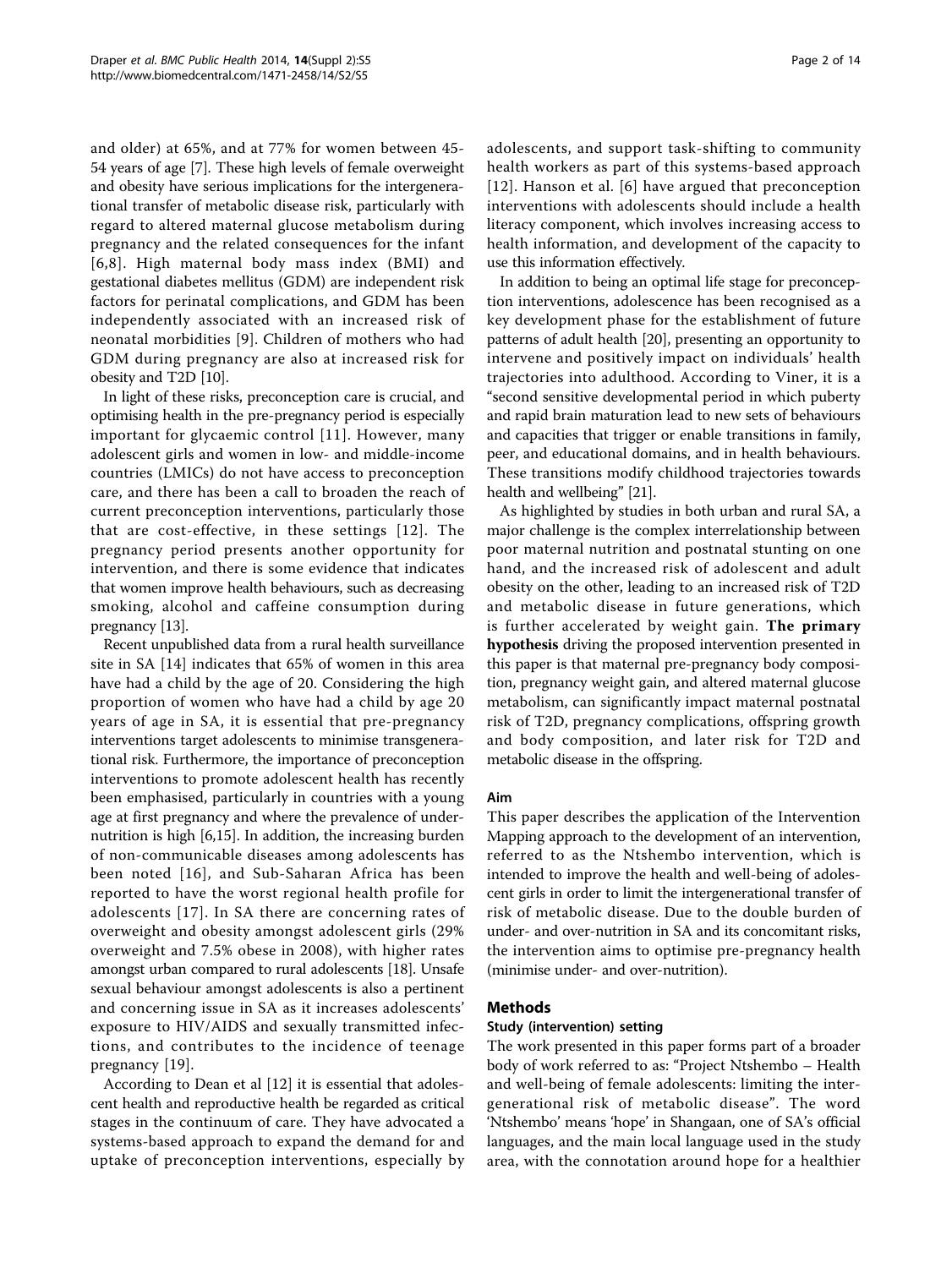future. The project started in 2007 with collaborating institutions that included the University of the Witwatersrand (Wits, SA; leading institution), University of Cambridge (UK), University of North Carolina at Chapel Hill (USA), University of Oxford (UK), Umea University (Sweden), University of Southampton (UK), and the University of Cape Town (SA).

The **primary hypothesis** is that maternal pre-pregnancy body composition, pregnancy weight gain, and altered maternal glucose metabolism, can significantly impact maternal postnatal risk of T2D, pregnancy complications (such as obstructive labour), and offspring growth, body composition and later risk for T2D and metabolic disease. Therefore, the intervention aims to reduce the transgenerational risk of T2D. For the purpose of this project, adolescence refers to the period between 13-19 years of age.

The rural study site for Ntshembo is the Agincourt subdistrict of Bushbuckridge, Mpumalanga Province, near the Mozambique border where the MRC/Wits Rural Public Health and Transitions Research Unit (Agincourt) leads a health and socio-demographic surveillance system [[14](#page-11-0)]. The Agincourt area has a population density of  $\pm 170$ persons per km $^2$ , and is characterised by household plots supporting limited subsistence agriculture. Unemployment is widespread, with an estimated 60% of men and increasing numbers of women migrating to more urban areas for work, and many households dependent on social grants, such as old age pension and child support grants [\[22](#page-11-0)].

Formative work in Agincourt has identified an "explosive combination of early childhood stunting and adolescent obesity", as well as a shift in child growth and nutrition towards a more urban profile [\[3\]](#page-11-0). The prevalence of stunting is 18% among children aged one to four years, with a peak at 32% in infants aged one year. The prevalence of overweight/obesity across the adolescent years is significantly higher in females (15%) than in males (4%) and the prevalence of overweight/obesity in adolescent females increases with age and peaks at 25% at 18 years. A similar trend was observed with central obesity with 35% of 18 year old females having a waist circumference greater than the recommended adult cut-off of ≥80cm [[3](#page-11-0)]. HIV prevalence in persons 15 years and older in Agincourt is 23.9%, and 5.5% among females in the 15-19 year old category [\[23\]](#page-11-0).

The work of Ntshembo has been embedded within the existing community engagement processes followed within Agincourt, which are coordinated through the 'Learning, Information Dissemination and Networking with the Community' (LINC) office within the Agincourt Research Unit. This involves a formal process of 'community entry', which includes consultation with local stakeholders and community leaders, and helps to highlight community needs and priorities. This was intended to create a greater

sense of community ownership of and participation in the work of Ntshembo, and will play a crucial role in future intervention development work. It is essential that the Ntshembo intervention is responsive to community needs and priorities, and that the intervention activities are feasible and sustainable in a rural setting such as Agincourt.

## Intervention Mapping (IM)

The Intervention Mapping (IM) approach provides a framework for the development of health promotion programmes [[24\]](#page-11-0), emphasising the importance of theory and evidence in programme planning. IM ascribes to a social ecological paradigm, acknowledging that programmes can target behavioural and/or environmental factors, and that determinants of health are both personal and environmental.

The IM process involves six steps: 1) needs assessment, 2) formulation of change objectives (intervention objectives and their determinants), 3) selection of theory-based methods and practical strategies, 4) intervention development, 5) development of adoption and implementation plan, and 6) evaluation planning. This paper will focus on steps 1-4, as these represent the progress made on the project thus far. The IM process aligns with the UK MRC guidelines for the development and evaluation of complex health promotion interventions [[25\]](#page-11-0). In particular, both emphasise the need to take both evidence and theory into consideration. The focus on both personal and environmental determinants within IM increases the complexity of a health promotion intervention, therefore requiring a strategy for developing and evaluating such an intervention.

The needs assessment in IM is based on a modified PRECEDE model. The PRECEDE-PROCEED model and other approaches were considered as possible frameworks for intervention development. However, the authors believed that the IM approach provides the most comprehensive approach to evidence- and theory-based intervention development that specifies the processes involved in programme design and development, and therefore opted for the use of this framework. The IM approach has been used in the development of a number of health promotion interventions, and has been described as a helpful approach for the systematic development of these interventions [\[26](#page-11-0)-[31](#page-11-0)]. Strengths of the IM approach include its ability to take into account the complexity of intervention research [[26,29\]](#page-11-0), the way in which it can lead to a coherent intervention model [[28\]](#page-11-0), and the extent to which the approach ensures that interventions are grounded in theory and evidence [[29\]](#page-11-0). Furthermore, the IM approach helps to tailor an intervention to suit the needs of a specific population [\[29\]](#page-11-0). While the IM approach provides a fairly structured process, some have used it in a more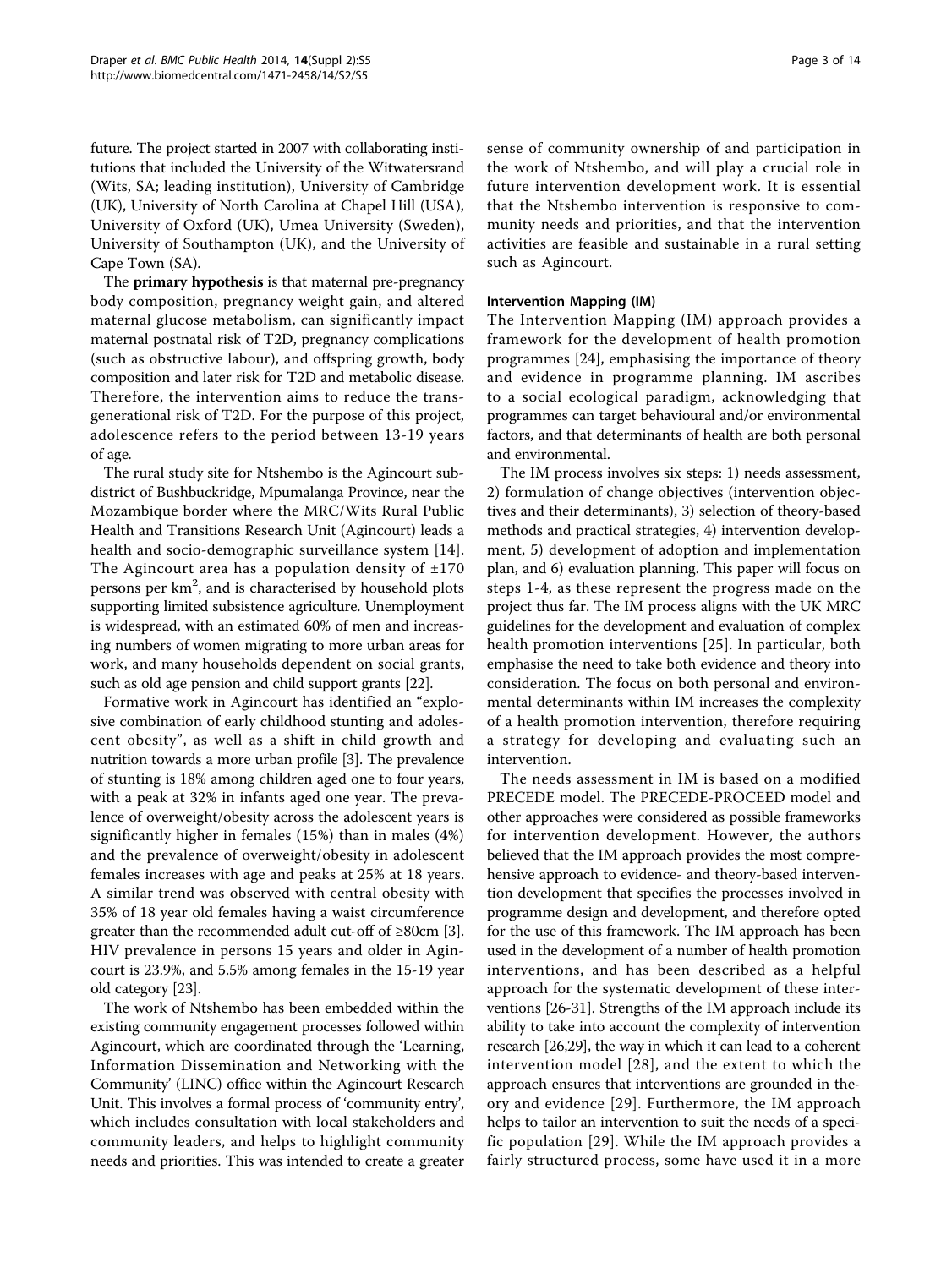iterative manner [[27,28](#page-11-0)], and the need for flexibility in the approach is acknowledged by its authors [\[24](#page-11-0)].

#### Step 1: needs assessment

The needs assessment, using IM, involves an analysis of the health problem, associated behavioural and environmental conditions, and determinants of these conditions for the population at risk. In this paper, the evidence reviewed for the needs assessment includes international research on the health problem (and associated conditions and determinants) as well as research conducted in SA. A large proportion of the SA literature to be presented (published and unpublished) relates to the communities where the intervention is intended to be implemented, and this formative work has been conducted by the MRC/ Wits Developmental Pathways for Health Research Unit, the MRC/Wits Rural Public Health and Health Transitions Unit (Agincourt) and the School of Public Health, University of the Witwatersrand. Furthermore, some of this data draws from the Birth to Twenty cohort study in Soweto, Johannesburg, that has been following participants for over 23 years since their birth in 1990 [\[32\]](#page-11-0).

While there is likely to be variability between SA communities, the more general SA data helps to provide the necessary local context within the international literature that will be presented. The section that follows provides the best available balance of community-level, national and international evidence, and meets the requirements of a needs assessment within the IM approach.

### Reviewing the evidence

Reproductive health Despite a reported decline in teenage pregnancy in SA, the percentage of adolescents who report having been pregnant is still high, at approximately 30% [\[33](#page-11-0)], and the influence of social and gender issues has been acknowledged [[34\]](#page-11-0). Among female adolescents (13-18 years old) in SA, 30.2% have had sex [[35\]](#page-11-0). In Agincourt, qualitative work on adolescents' cultural beliefs and practices indicates that adolescents know about risks and the need for protection from HIV and pregnancy, but that they need people to talk to about real life issues, e.g. dating, peer pressure and sexual risk taking, and have reservations about going to the clinic for contraception [[36](#page-11-0)].

It is important to note that the Ntshembo intervention will not seek to directly address risk behaviours that lead to teenage pregnancy, such as unprotected sex, since these behaviours have been the focus of other interventions in SA, many of which have a primary focus on the prevention of HIV. The most well known of these is a national youth HIV prevention intervention, loveLife [\[37](#page-11-0)]. The intervention will address HIV risk, health service access around reproductive health, and planned pregnancy.

NCDs, overweight and obesity Risk factors for NCDs, such as physical inactivity, unhealthy diet and obesity

[[38\]](#page-11-0), have been shown to be prevalent amongst youth in SA [[35\]](#page-11-0), and the concerning rates of overweight and obesity amongst SA girls have already been mentioned [[18](#page-11-0)]. In addition, there is a higher prevalence of overweight and obesity in girls than boys [\[3,39,40\]](#page-11-0), and overweight and obesity have been associated with higher socioeconomic status (SES) in SA adolescents [[18](#page-11-0),[40](#page-11-0)]. Other research has identified overweight and obesity, as well as physical inactivity and diet as important risk factors for NCDS in 15-24 year old SA females, particularly in urban areas [\[41\]](#page-11-0). These findings highlight the need to optimise body composition before and during pregnancy in adolescent girls in order to reduce the intergenerational transfer of metabolic risk.

Although there is limited data from rural settings, and although adolescent obesity has been shown to be higher in urban compared to rural adolescents, the increase in adolescent obesity in girls from rural settings is concerning, as is the shift in child growth and nutrition towards a more urban profile in rural areas, as mentioned earlier [[3\]](#page-11-0). The urban data presented here is therefore applicable when considering adolescent obesity and health behaviours in rural settings.

Regarding determinants of obesity, a complex array of socio-cultural and environmental factors has been associated with obesity in black SA women [[42](#page-11-0)], and a higher tolerance of a larger body size amongst black girls [[43](#page-12-0)-[45](#page-12-0)] has been linked to social and cultural norms [\[46\]](#page-12-0). In terms of family influences, an authoritative parenting style has been associated with lower levels of obesity [\[47\]](#page-12-0).

**Unhealthy diet** SA is said to be undergoing a nutrition transition, which involves a shift towards a diet high in fat, sugar and refined foods [\[4,39](#page-11-0)]. Research has shown that SA adolescents follow a typically Western diet that is high in fat [\[48\]](#page-12-0) and starch [[49](#page-12-0)], and includes a high intake of fast foods from commercial and informal outlets [\[39](#page-11-0)[,50](#page-12-0)], and low fruit and vegetable consumption [\[49,50\]](#page-12-0). Another SA study found that adolescents brought more unhealthy than healthy items to school, and the items they bought at school were predominantly unhealthy [[51\]](#page-12-0). Studies with urban and rural (Agincourt) adolescent girls in SA have identified barriers to healthy eating practices, and these include persisting poverty and food insecurity, particularly regarding the affordability and accessibility of healthy food, as well as aspirations to purchase fast foods as they are perceived to be more socially desirable [[50,52\]](#page-12-0). These studies also found that knowledge of healthy dietary practices was not deficient amongst adolescent girls, but that a disparity existed between this knowledge and their healthy dietary practices [[50,52\]](#page-12-0). However, other research with SA adolescents found an association between poor knowledge of dietary fat and the consumption of an unhealthy diet [\[48\]](#page-12-0).

In young SA adults, consumption of fast foods has been associated with lower SES [[53\]](#page-12-0). Parents' healthy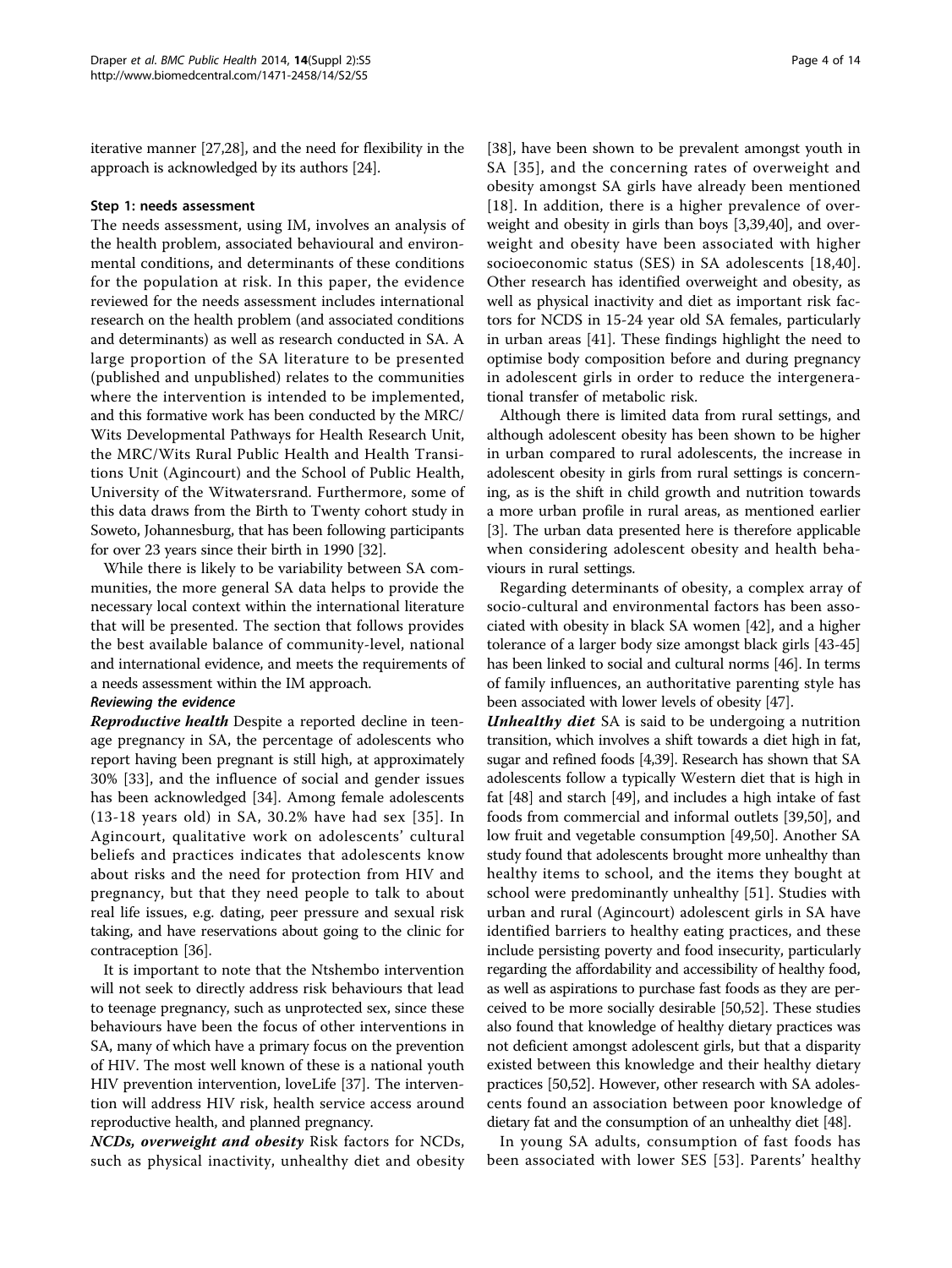eating behaviours [\[27,](#page-11-0)[54-56](#page-12-0)] (with a stronger association in LMICs compared to high-income countries [\[57](#page-12-0)]), an authoritative parenting style [\[54](#page-12-0),[55,58](#page-12-0),[59\]](#page-12-0), and the frequency of family meals [[55,60,61](#page-12-0)] have all been associated with healthy eating amongst adolescents. Unhealthy joint decisions with peers have been associated with unhealthy dietary habits amongst adolescents [[62](#page-12-0)].

**Physical activity** In girls, physical activity (PA) has been shown to decline in adolescence [[63-65\]](#page-12-0), and lower activity levels have been associated with living in more urbanised areas [\[41](#page-11-0),[66\]](#page-12-0). Data from Australia has recognised active commuting as an important source of habitual PA in adolescent girls [[67](#page-12-0)]. Although active commuting has been associated with lower SES in girls [[68,69](#page-12-0)], it is a highly variable behaviour that is sensitive to change in response to external factors [\[67](#page-12-0)].

In a study on physical activity amongst adolescents in Agincourt, 92% reported that they walked for transport [[70](#page-12-0)]. In this study, moderate-vigorous physical activity (MVPA) was found to be higher in adolescent boys than girls, and lower socioeconomic status (at the maternal, household and community levels) was significantly associated with lower MVPA and more walking for transport.

A wide range of determinants of PA for adolescents has been identified. These include personal determinants such as planning, attitude, self-efficacy, goal orientation / motivation, and participation in physical education or school sports [[71](#page-12-0)]. External determinants that have been associated with high physical activity include an authoritative parenting style [\[59](#page-12-0)], parent support [\[54,55](#page-12-0)], parent education, parental PA, friend support, SES, exposure to outdoors, and involvement in available activities [[72-74](#page-12-0)].

Qualitative work with adolescent girls in Agincourt has identified conflicting ideals regarding body shape ("with or without curves") as an inhibiting factor for physical activity in this group [[75](#page-12-0)]. In addition, human, financial and physical infrastructural limitations facing schools and youth groups were also highlighted as barriers to physical activity for adolescent girls living in Agincourt.

Sedentary behaviour Sedentary behaviour is independent from physical inactivity, and refers to time spent sitting or lying down, and typically includes television viewing and time spent using electronic devices (screen time). Amongst girls, sedentary behaviour in leisure time has been shown to increase significantly between early- and midadolescence, particularly on weekends [\[76\]](#page-12-0). High levels of sedentary behaviour, such as more than two hours of television viewing, have been associated with poor physical and psychosocial health outcomes in children and adolescents (5-17 years), with a decrease in sedentary time associated with a decrease in BMI [\[77\]](#page-12-0). In 11-year old children, the prevalence of sedentary behaviour has been negatively associated with well-being, and positively associated with higher SES and weight status [\[68\]](#page-12-0).

Gordon-Larsen et al. have argued that sedentary behaviour (which they have referred to as inactivity) has different determinants to physical activity [[73\]](#page-12-0). While the evidence for these determinants is limited [[71](#page-12-0)], parental education and socioeconomic status [[73,74\]](#page-12-0), as well as an authoritative parenting style [\[59](#page-12-0)] have been inversely associated with sedentary behaviour. In contrast to these findings, which are predominantly from urban settings, lower SES (at the maternal, household and community levels) has been significantly associated with less sedentary time amongst adolescents in Agincourt [[70](#page-12-0)].

### Key behavioural objectives

The evidence presented in the needs assessment provides a justification for the development of an intervention for rural-dwelling adolescent girls that would promote healthy lifestyles, optimise pre-pregnancy health (minimise under and over-nutrition) and increase the likelihood of a healthy pregnancy, should they become pregnant. The following key behavioural objectives were therefore selected for this intervention, focussing on the behaviour of adolescent girls:

- Improve reproductive health,
- Eat a healthy, balanced diet,
- Increase physical activity,
- Reduce sedentary behaviour.

### Step 2: matrices of change objectives

In this step, each behavioural objective is broken down into performance objectives, and personal and external determinants are specified for each performance objective. Combined, these performance objectives and determinants constitute change objectives, and these are mapped out systematically into a matrix for each behavioural objective. The performance objectives selected for this intervention are those considered to be the most appropriate and relevant for adolescent girls that would be targeted by the Ntshembo intervention. Literature presented in the needs assessment helped to inform the selection of determinants for these performance objectives, along with constructs from behaviour change theories (self-efficacy, for example), as well as other studies that have used the IM approach for intervention development [[28](#page-11-0)]. Authors gave input on the selection of these determinants, based on their research experience.

Matrices of change objectives for the Ntshembo intervention are presented in Tables [1, 2, 3](#page-5-0), [4, 5](#page-6-0), [6](#page-6-0), [7, 8,](#page-7-0) and outline the component behaviours for each behavioural objective, along with the personal and external determinants for each component behaviour. It should be noted that these tables are not a list of possible interventions,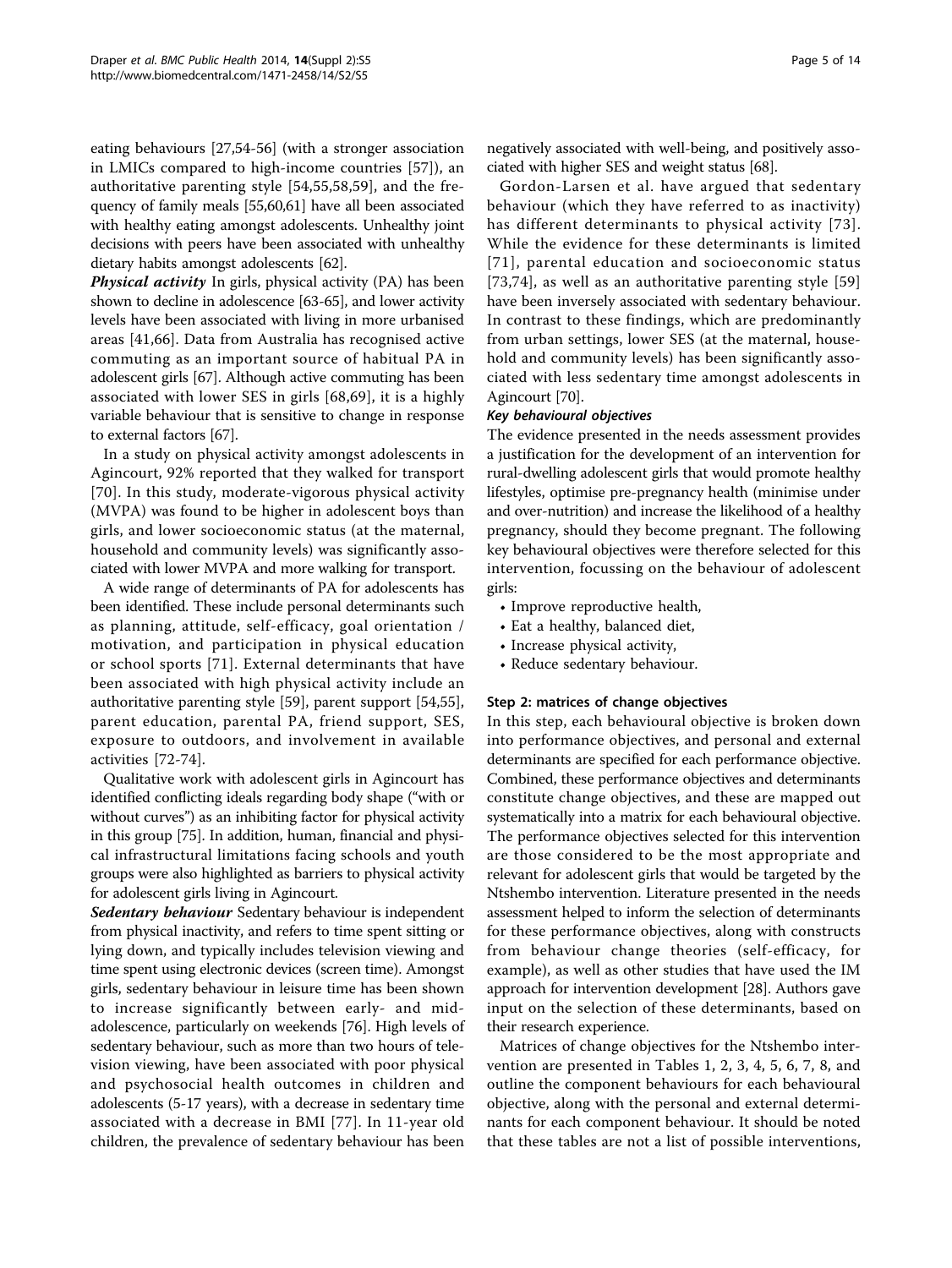# <span id="page-5-0"></span>Table 1 Behavioural objective – Improve reproductive health

| <b>PERSONAL DETERMINANTS</b>               |                                                                                                                                                                                                             |                                                                            |                                                                                                      |                                                                                     |
|--------------------------------------------|-------------------------------------------------------------------------------------------------------------------------------------------------------------------------------------------------------------|----------------------------------------------------------------------------|------------------------------------------------------------------------------------------------------|-------------------------------------------------------------------------------------|
| Performance<br>objective                   | Literacy                                                                                                                                                                                                    | Self-awareness                                                             | Self-efficacy                                                                                        | Personal preference                                                                 |
| <b>Know HIV</b><br>status                  | Understand the importance of knowing<br>your HIV status<br>Understanding of HIV treatment options                                                                                                           | Awareness of HIV status                                                    | Confidence to take HIV<br>test<br>Confidence to seek<br>appropriate treatment if<br>test is positive | Choice to take HIV test                                                             |
| Performance<br>objective                   | Literacy                                                                                                                                                                                                    | Self-awareness                                                             | Self-efficacy                                                                                        | Personal preference                                                                 |
| Access<br>adolescent<br>health<br>services | Understanding of the conditions for which<br>health services should be consulted<br>Understanding of the services (including<br>health promotion) offered by community<br>health facilities for adolescents | Awareness of appropriate<br>adolescent health services<br>in the community | Confidence to consult<br>adolescent health services<br>in the community                              | Choice to consult an<br>appropriate adolescent health<br>service in their community |

# Table 2 Behavioural objective – Improve reproductive health

| <b>EXTERNAL DETERMINANTS</b>               |                                                                                                                              |                                                                                      |                                                                                                                                                                                                                             |  |  |
|--------------------------------------------|------------------------------------------------------------------------------------------------------------------------------|--------------------------------------------------------------------------------------|-----------------------------------------------------------------------------------------------------------------------------------------------------------------------------------------------------------------------------|--|--|
| Performance<br>objective                   | Social norms                                                                                                                 | Social support                                                                       | <b>Resources and services</b>                                                                                                                                                                                               |  |  |
| <b>Know HIV</b><br>status                  | Peers are perceived to know their HIV status                                                                                 | Peers and family support<br>knowing HIV status                                       | Availability of HIV voluntary counselling and testing<br>services for adolescents                                                                                                                                           |  |  |
| Performance<br>objective                   | Social norms                                                                                                                 | Social support                                                                       | <b>Resources and services</b>                                                                                                                                                                                               |  |  |
| Access<br>adolescent<br>health<br>services | Peers are perceived to be actively seeking<br>appropriate adolescent health services,<br>including health promotion services | Peers and family support the<br>seeking of appropriate<br>adolescent health services | Availability and accessibility of appropriate<br>adolescent health services<br>Availability of appropriate health care workers<br>trained to deliver health promotion (including<br>education) and treatment to adolescents |  |  |

# Table 3 Behavioural objective – Eat a healthy, balanced diet

| PERSONAL DETERMINANTS                                                                                      |                                                                                                         |                                                                                                                          |                                                                                                              |                                                                              |
|------------------------------------------------------------------------------------------------------------|---------------------------------------------------------------------------------------------------------|--------------------------------------------------------------------------------------------------------------------------|--------------------------------------------------------------------------------------------------------------|------------------------------------------------------------------------------|
| Performance objective                                                                                      | Literacy                                                                                                | Self-awareness                                                                                                           | Self-efficacy                                                                                                | Personal preference                                                          |
| Reduce consumption of sugar<br>(e.g. sugar-sweetened<br>beverages, sweets, etc.)                           | Understanding of the<br>importance of limiting sugar<br>intake                                          | Awareness of sugar<br>consumption habits<br>Awareness of healthy<br>alternatives to high<br>sugar foods and<br>beverages | Confidence to reduce intake of<br>sugar and choose healthy<br>alternatives, especially in social<br>settings | Selection of healthy<br>alternatives to high<br>sugar foods and<br>beverages |
| Performance objective                                                                                      | Literacy                                                                                                | Self-awareness                                                                                                           | Self-efficacy                                                                                                | Personal preference                                                          |
| Reduce portion size of staple<br>starchy foods (e.g. maize meal,<br>potatoes, white bread, rice,<br>pasta) | Understanding of the balance<br>of macronutrients in the diet                                           | Awareness of portion<br>sizes                                                                                            | Confidence to reduce portion<br>sizes, especially in social<br>settings                                      | Selection of reduced<br>portion of staple<br>starchy foods                   |
| Performance objective                                                                                      | Literacy                                                                                                | Self-awareness                                                                                                           | Self-efficacy                                                                                                | Personal preference                                                          |
| Reduce the consumption of<br>convenience foods                                                             | Understanding of the risks if<br>regularly eating convenience<br>foods                                  | Awareness of<br>convenience food<br>purchasing habits<br>Awareness of healthy<br>alternatives to<br>convenience foods    | Confidence to reduce<br>consumption of convenience<br>foods, especially in social<br>settings                | Selection of healthy<br>alternatives to<br>convenience foods                 |
| Performance objective                                                                                      | Literacy                                                                                                | Self-awareness                                                                                                           | Self-efficacy                                                                                                | Personal preference                                                          |
| Increase consumption of fruits<br>and vegetables                                                           | Understanding of the<br>importance of fruit and<br>vegetable consumption for the<br>promotion of health | Awareness of options<br>for purchasing fruit<br>and vegetables                                                           | Confidence to increase<br>consumption of fruit and<br>vegetables                                             | Choice to eat fruits<br>and vegetables that<br>they prefer                   |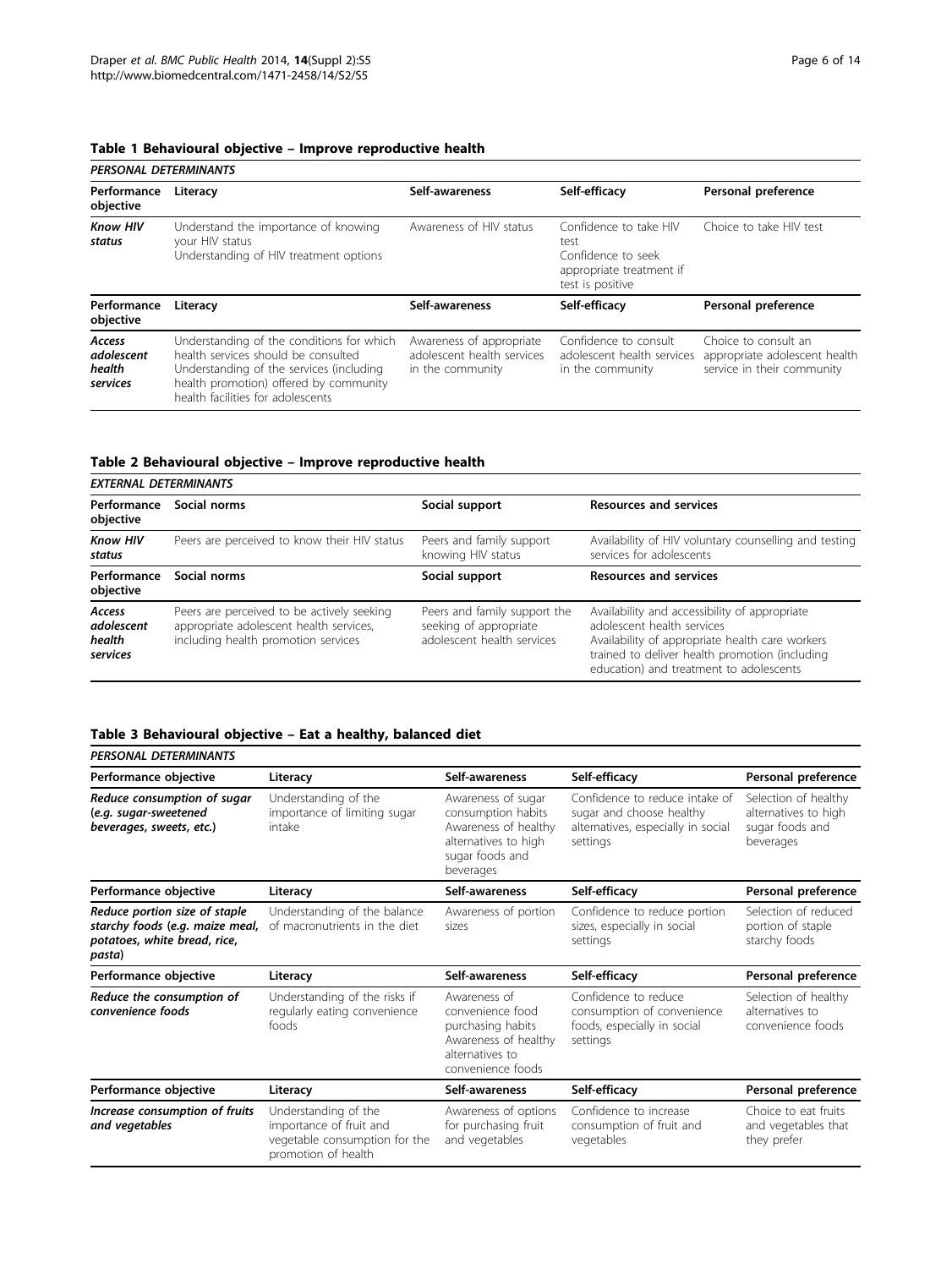## <span id="page-6-0"></span>Table 4 Behavioural objective – Eat a healthy, balanced diet

| <b>EXTERNAL DETERMINANTS</b>                                                                            |                                                                                                                                                                       |                                                                                    |                                                                                                                                                                                                   |
|---------------------------------------------------------------------------------------------------------|-----------------------------------------------------------------------------------------------------------------------------------------------------------------------|------------------------------------------------------------------------------------|---------------------------------------------------------------------------------------------------------------------------------------------------------------------------------------------------|
| Performance objective                                                                                   | Social norms                                                                                                                                                          | Social support                                                                     | <b>Resources and services</b>                                                                                                                                                                     |
| Reduce consumption of sugar (e.g.<br>sugar-sweetened beverages, sweets,<br>etc.)                        | Peers and family are perceived<br>to be consuming less sugar<br>Association between sugar and<br>positive experiences is not<br>reinforced                            | Peers and family support<br>reduction in consumption of<br>sugar                   | Accessibility of healthy alternatives to<br>high sugar foods and beverages<br>Availability of adolescent-friendly health<br>education material, delivered by an<br>appropriate health care worker |
| Performance objective                                                                                   | Social norms                                                                                                                                                          | Social support                                                                     | <b>Resources and services</b>                                                                                                                                                                     |
| Reduce portion size of staple starchy<br>foods (e.g. maize meal, potatoes,<br>white bread, rice, pasta) | Peers and family are perceived<br>to be reducing portion sizes<br>Association between large<br>portion sizes and positive<br>experiences is not reinforced            | Peers and family support<br>reduction in portion sizes                             | Availability of adolescent-friendly health<br>education material, delivered by an<br>appropriate health care worker                                                                               |
| Performance objective                                                                                   | Social norms                                                                                                                                                          | Social support                                                                     | <b>Resources and services</b>                                                                                                                                                                     |
| Reduce the consumption of<br>convenience foods                                                          | Peers and family are perceived<br>to be consuming less<br>convenience foods<br>Association between<br>convenience foods and positive<br>experiences is not reinforced | Peers and family support<br>reduction in consumption of<br>convenience foods       | Accessibility of healthy alternatives to<br>convenient foods<br>Availability of adolescent-friendly health<br>education material, delivered by an<br>appropriate health care worker               |
| Performance objective                                                                                   | Social norms                                                                                                                                                          | Social support                                                                     | <b>Resources and services</b>                                                                                                                                                                     |
| Increase consumption of fruits and<br>vegetables                                                        | Peers and family are perceived<br>to be consuming more fruits<br>and vegetables                                                                                       | Peers and family support an<br>increase in consumption of<br>fruits and vegetables | Accessibility of affordable fruit and<br>vegetables<br>Availability of adolescent-friendly health<br>education material, delivered by an<br>appropriate health care worker                        |

# Table 5 Behavioural objective – Increase physical activity

| PERSONAL DETERMINANTS                                                                                    |                                                                                                    |                                                                                  |                                                                  |                                                                                 |  |
|----------------------------------------------------------------------------------------------------------|----------------------------------------------------------------------------------------------------|----------------------------------------------------------------------------------|------------------------------------------------------------------|---------------------------------------------------------------------------------|--|
| Performance objective                                                                                    | Literacy                                                                                           | Self-awareness                                                                   | Self-efficacy                                                    | Personal preference                                                             |  |
| Increase intensity of walking                                                                            | Understanding of the<br>importance of exercise intensity<br>in order to achieve health<br>benefits | Awareness of walking<br>intensity                                                | Confidence to<br>increase walking<br>intensity                   | Choice to increase walking<br>intensity                                         |  |
| Performance objective                                                                                    | Literacy                                                                                           | Self-awareness                                                                   | Self-efficacy                                                    | Personal preference                                                             |  |
| Increase participation in<br>community-based activities that<br>promote movement, e.g. dancing,<br>sport | Understanding of the benefits<br>of physical activity                                              | Awareness of available<br>community-based<br>activities that promote<br>movement | Confidence to<br>participate in<br>community-based<br>activities | Choice to participate in<br>community-based activities<br>that promote movement |  |

## Table 6 Behavioural objective – Increase physical activity

| <b>EXTERNAL DETERMINANTS</b>                                                                             |                                                                                                                              |                                                                                                                                          |                                                                                                                                                                                                                 |
|----------------------------------------------------------------------------------------------------------|------------------------------------------------------------------------------------------------------------------------------|------------------------------------------------------------------------------------------------------------------------------------------|-----------------------------------------------------------------------------------------------------------------------------------------------------------------------------------------------------------------|
| Performance objective                                                                                    | Social norms                                                                                                                 | Social support                                                                                                                           | <b>Resources and services</b>                                                                                                                                                                                   |
| Increase intensity of walking                                                                            | Walking for transport is not<br>stigmatised<br>Peers and family are perceived to<br>be increasing their walking<br>intensity | Peers and family are perceived to<br>have a positive perception of<br>walking<br>Peers and family support increased<br>walking intensity | Availability of adolescent-friendly<br>health education material, delivered<br>by an appropriate health care worker                                                                                             |
| Performance objective                                                                                    | Social norms                                                                                                                 | Social support                                                                                                                           | <b>Resources and services</b>                                                                                                                                                                                   |
| Increase participation in<br>community-based activities that<br>promote movement, e.g. dancing,<br>sport | Peers are perceived to be<br>participating in community-<br>based activities that promote<br>movement                        | Peers and family support increased<br>participation in community-based<br>activities that promote movement                               | Accessibility of appropriate activities<br>that promote movement for<br>adolescent girls<br>Availability of adolescent-friendly<br>health education material, delivered<br>by an appropriate health care worker |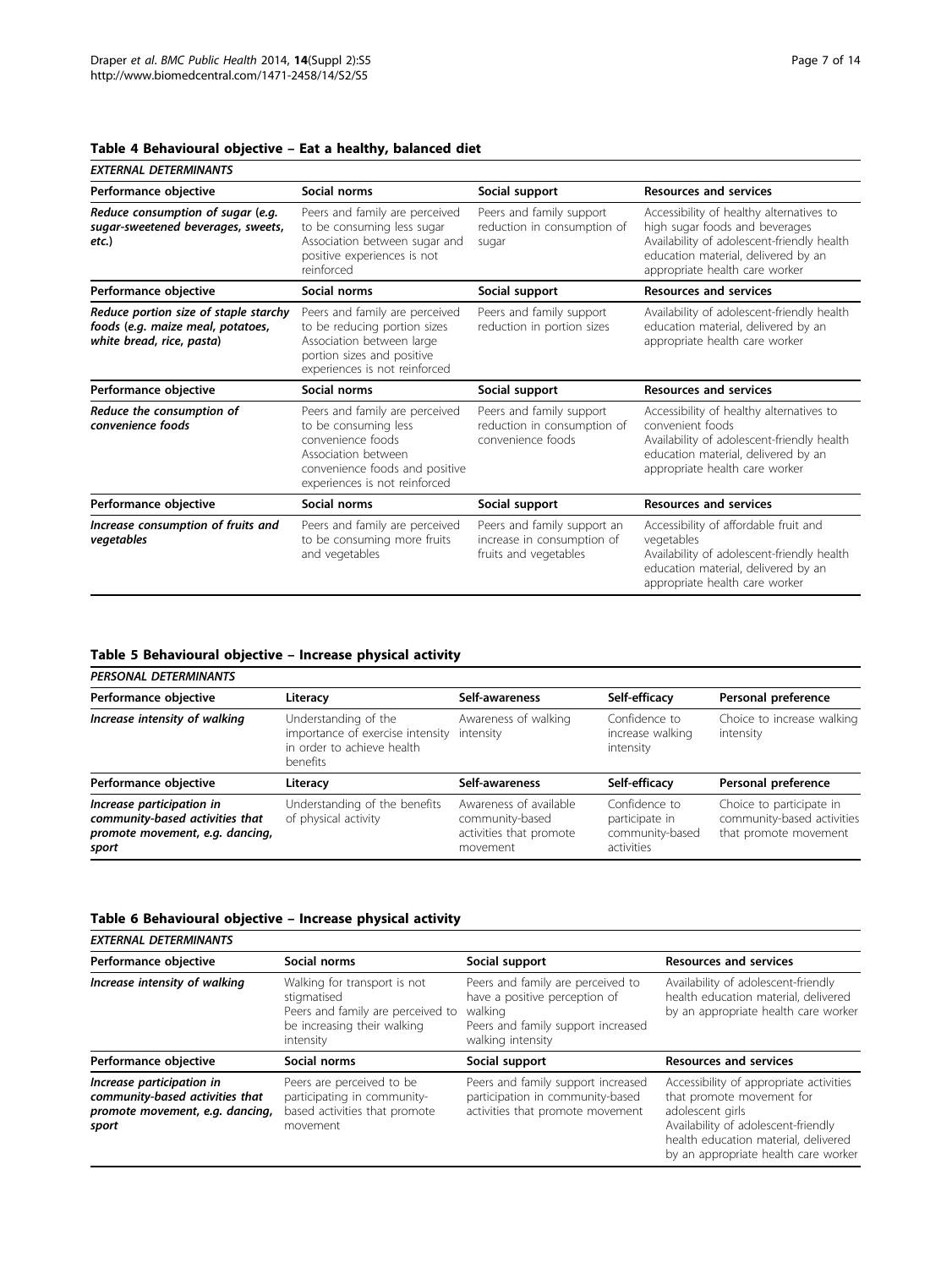| PERSONAL DETERMINANTS                                          |                                                                                   |                                                   |                                                |                                    |
|----------------------------------------------------------------|-----------------------------------------------------------------------------------|---------------------------------------------------|------------------------------------------------|------------------------------------|
| Performance objective                                          | Literacy                                                                          | Self-awareness                                    | Self-efficacy                                  | Personal<br>preference             |
| Reduce screen time (TV and<br>computer) to $<$ 2 hours per day | Understanding of the health risks of<br>prolonged screen time                     | Aware of screen time<br>behaviour patterns        | Confidence to reduce<br>screen time            | Choice to<br>reduce screen<br>time |
| Performance objective                                          | Literacy                                                                          | Self-awareness                                    | Self-efficacy                                  | Personal<br>preference             |
| Select feasible active<br>alternatives to screen time          | Understanding of the importance of<br>replacing screen time with active behaviour | Aware of active<br>alternatives to screen<br>time | Confidence to engage<br>in active alternatives | Choice of active<br>alternatives   |

#### <span id="page-7-0"></span>Table 7 Behavioural objective – Reduce sedentary behaviour

#### Table 8 Behavioural objective – Reduce sedentary behaviour

| <b>EXTERNAL DETERMINANTS</b>                                      |                                                                                                     |                                 |                                                                                                                                                                                 |
|-------------------------------------------------------------------|-----------------------------------------------------------------------------------------------------|---------------------------------|---------------------------------------------------------------------------------------------------------------------------------------------------------------------------------|
| Performance objective                                             | Social norms                                                                                        | Social support                  | <b>Resources and services</b>                                                                                                                                                   |
| Reduce screen time (TV and<br>computer) to $<$ 2 hours per<br>day | Peers and family are perceived to Peers and family support<br>be reducing screen time               | the reduction of screen<br>time | Availability of adolescent-friendly health education<br>material, delivered by an appropriate health care<br>worker                                                             |
| Performance objective                                             | Social norms                                                                                        | Social support                  | <b>Resources and services</b>                                                                                                                                                   |
| Select feasible active<br>alternatives to screen time             | Peers and family are perceived to Peers and family support<br>be engaging in active<br>alternatives | active alternatives             | Availability of alternative active leisure opportunities<br>Availability of adolescent-friendly health education<br>material, delivered by an appropriate health care<br>worker |

nor are they intended to provide details of the interventions. These matrices of change help to provide a 'map' for the development of specific intervention components.

#### Step 3: selection of methods and strategies

In step 3, theory-based methods and practical strategies are identified that will be appropriate for bringing about behaviour change in an intervention target group, which in this case is adolescent girls. Appropriate behaviour change techniques (BCTs) for the Ntshembo intervention, listed in Table 9, have been identified from the taxonomy of BCTs developed by Abraham and Michie [[78\]](#page-12-0), and draw on social cognitive theory [[79\]](#page-12-0), the theory of planned behaviour [[80](#page-12-0)], control theory [[81](#page-12-0)] and the information-motivationbehavioural skills model [[82\]](#page-12-0).

A theoretical framework outlining the relevant components of these theories is presented in Figure [1](#page-8-0). This framework highlights the complexities of behaviour change, illustrating the various factors that influence motivation and intention to change behaviour, and behaviour change itself. These factors include knowledge and skills to perform a behaviour; perceptions of others' behaviour and what is considered socially acceptable behaviour; attitudes and beliefs regarding a particular behaviour and an individual's perceptions of the extent to which they are capable of changing this behaviour.

## Step 4: intervention development Evidence of intervention effectiveness

Before providing an outline of the Ntshembo intervention, it is helpful to consider evidence regarding the effectiveness of interventions for adolescent girls that optimise health. The evidence of effectiveness of interventions to promote reproductive health is limited. While early presentation for antenatal care is recommended in order to identify risks, little is known about how to effectively promote this in adult women [\[83,84](#page-12-0)], let alone adolescents, although community engagement programmes are recommended to enable women to seek antenatal care early in their pregnancy [\[83](#page-12-0)]. A lack of understanding regarding the benefits of early

|  | Table 9 Ntshembo behaviour change techniques |  |  |  |  |
|--|----------------------------------------------|--|--|--|--|
|--|----------------------------------------------|--|--|--|--|

| Behaviour change techniques (Abraham 2008)                                                                                                                      | <b>Determinants</b> |
|-----------------------------------------------------------------------------------------------------------------------------------------------------------------|---------------------|
| Provide information about behaviour-health link (IMB)<br>Provide information on consequences (TPB)                                                              | Health literacy     |
| Prompt barrier identification (SCT)<br>Prompt specific goal setting (CT)<br>Prompt self-monitoring of behaviour (CT)                                            | Self-awareness      |
| Provide general encouragement (SCT)<br>Model or demonstrate the behaviour (SCT)<br>Provide feedback on performance (CT)<br>Plan social support or social change | Social support      |
| Prompt intention formation (TPB, SCT, IMB)                                                                                                                      | N/A                 |

Note: IMB = Information-motivation-behavioural skills model, TPB = Theory of planned behaviour, SCT = Social cognitive theory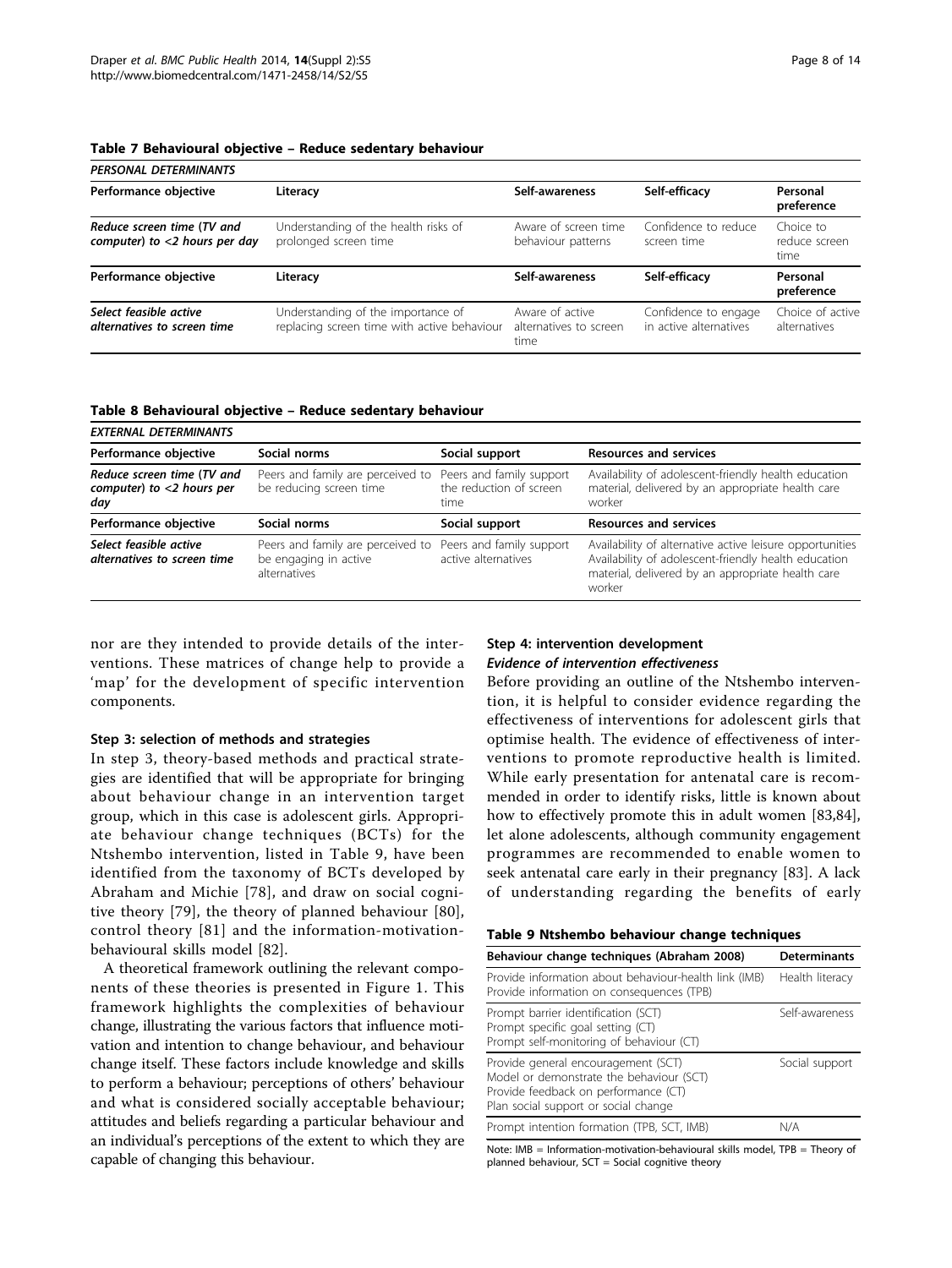<span id="page-8-0"></span>

antenatal care has been identified as a barrier to early initiation of antenatal care [\[83,85](#page-12-0)].

In terms of interventions that address behaviours associated with over- and under-nutrition, school-based, multi-component interventions with adolescent girls, targeting lifestyle behaviours associated with obesity, have been shown to increase PA [[86\]](#page-12-0) and decrease sedentary behaviour [[87\]](#page-13-0), as well as improve selected body composition measures and some dietary behaviours [\[88](#page-13-0)]. However, systematic reviews on obesity interventions in adolescents have shown that the effectiveness of school-based interventions can be limited (only 41% of studies reviewed showed a positive effect) [[89\]](#page-13-0), and that there is a need for more quality trials examining physical activity behaviour change strategies appropriate for adolescents [[90\]](#page-13-0). Furthermore, it is the experience of the authors that intervening in the school environment in SA is particularly challenging, especially since local and national ministries of education have become far stricter about the implementation of

interventions within the school environment, even outside of learning time. This would have serious implications for the long-term sustainability of an intervention.

Community-based interventions for adolescents have been shown to improve weight outcomes [[91](#page-13-0),[92](#page-13-0)] and various psychosocial outcomes [\[92](#page-13-0)], although challenges have been experienced in the implementation of these types of interventions [\[93\]](#page-13-0). Interventions aimed at obesity prevention and treatment that involve family members have been shown to be most effective [[94,95\]](#page-13-0), and interventions emphasising a decrease in sedentary behaviour have been shown to effectively reduce this behaviour and manage weight [\[96\]](#page-13-0).

With regards to adolescents' interactions with health services in SA, there have been reports of nurses' poor treatment of sexually active adolescents [[97](#page-13-0),[98\]](#page-13-0). Adolescent-friendly health services have been developed in order to address these concerns, and while adolescents use these services [\[99](#page-13-0)], which have been shown to improve the quality of care delivered to adolescents [\[100\]](#page-13-0), teenage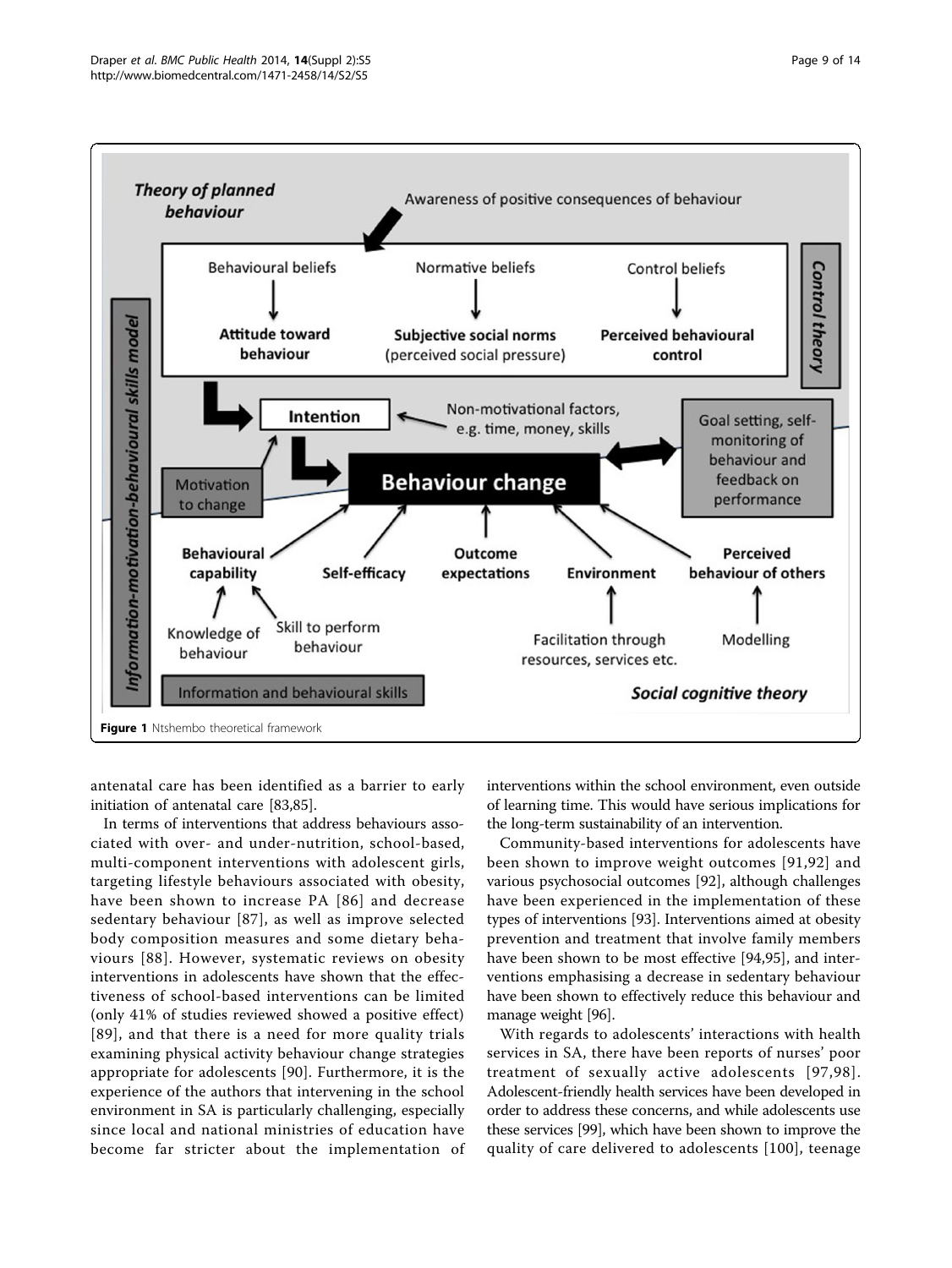pregnancies and sexually transmitted infections have not been reduced [[99](#page-13-0)]. Formative work in Soweto, Johannesburg where Youth Friendly Services have been implemented, has shown that youth do not perceive general services as being youth-friendly [[101\]](#page-13-0), and are often not aware of these services [\[102](#page-13-0)].

Community health workers (CHWs) present an alternative for delivering adolescent health services, and some have argued for CHWs who specialise in adolescent health [[103](#page-13-0)]. Specialist CHWs may be able to increase their coverage by specifically targeting households with adolescents, they could help to increase awareness of adolescent-friendly health services, they could focus on key messages for adolescents to enhance behaviour change, and could develop a high level of expertise in adolescent health. More evidence is however required to compare the effectiveness of generalist versus specialist CHWs [[103](#page-13-0)].

## Ntshembo intervention

The Ntshembo intervention will be a community-based intervention that will target all adolescent girls within communities selected for the intervention, as opposed to only targeting those most at risk. Considering that the key behaviours to be addressed by this intervention relate to reproductive health, diet and activity patterns, it is possible that the adolescent girls targeted by this intervention may be at risk because of behaviours in one or more of these areas, or because of their body composition, or may not be at risk at all. The intervention is therefore intended to be flexible in its approach by focussing, at an individual level, on the most relevant area of risk (if any) for each participant.

The intervention will include specialist adolescent CHWs, which is in alignment with the SA National Department of Health's inclusion of CHWs as an integral part of primary health care 're-engineering' in SA. While the National Department of Health has not advocated the inclusion of specialist CHWs, the Ntshembo project could provide a strong rationale for the inclusion of adolescent CHWs into SA's primary health care system in the future, especially in rural areas where the geographical accessibility of health services remains a challenge. These adolescent CHWs will be the main mode of delivery for the Ntshembo intervention.

Based on the identification of personal and external determinants identified in the IM process, and in order to provide social support and facilitate the impact on social norms within the target communities, it is essential that the adolescent CHWs have contact with the individual adolescents, as well as with peers and family members. Furthermore, taking into consideration the role of a facilitating environment highlighted in social cognitive theory, the Ntshembo intervention will include a community mobilisation component. The individual, peer, family and community components are outlined in Figure 2. The combination of all these components, rather than the individual components themselves, makes the Ntshembo intervention novel.

The 'Healthy Conversation Skills' (HCS) approach, developed in Southampton, United Kingdom, is a training intervention for use with socioeconomically disadvantaged women. Drawing on social cognitive theory, the intention is to improve self-efficacy and perceived control in both the staff delivering the intervention and recipients of the

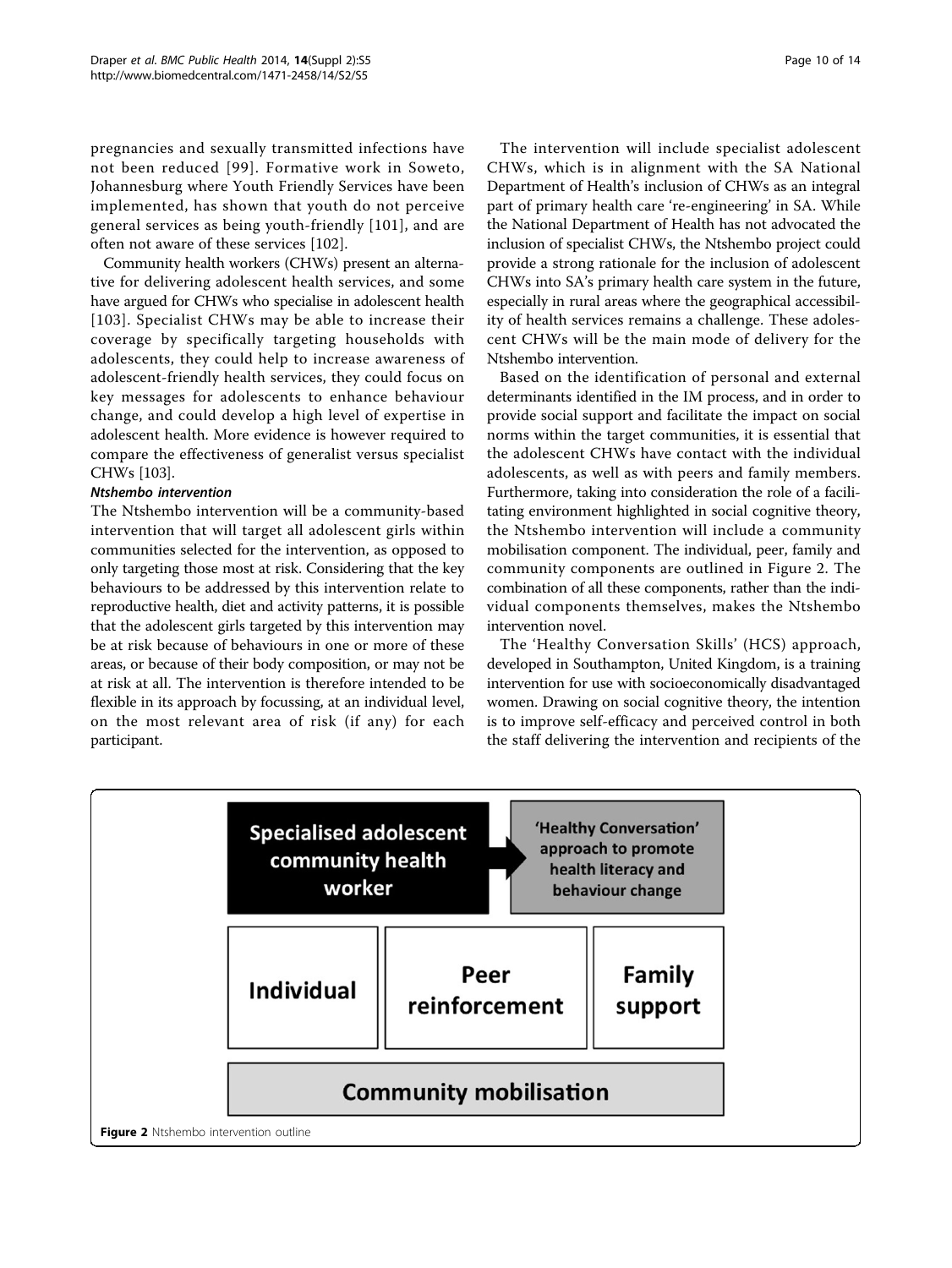<span id="page-10-0"></span>intervention [\[104,105](#page-13-0)]. The HCS approach will be used by adolescent CHWs in their interactions with individual adolescents, adolescents' family members and peer groups. It aligns well with the theoretical framework and behaviour change techniques listed earlier and presented in Figure [1](#page-8-0).

Based on the evidence presented, as well as the IM process, an intervention plan was developed by a small working group (CD, LM and SN), and presented to the co-authors, along with the results of the IM process and a rationale for a rural adolescent health promotion intervention in May 2013. These presentations were then refined and presented to a stakeholder group in Agincourt for their comment and input in July 2013. The stakeholder group included the University of the Witwatersrand staff involved in research and community engagement in Agincourt, a local religious leader, as well as representatives of the local educational services, health services and youth organisations. Feedback from stakeholders was positive, particularly around the inclusion of adolescent CHWs. Stakeholders perceived adolescents to be reluctant to access local clinic health services because of the issues mentioned earlier, as well as the fact that staff at health services are often known by the adolescents caregivers, which may compromise confidentiality. Stakeholders also discussed cultural perceptions regarding female body size, and these will need to be an important consideration in the Ntshembo intervention.

Following the Agincourt stakeholder meeting the intervention was refined, and in August 2013 a reworked intervention was presented to another group of stakeholders that included academics, paediatricians, public health specialists, policy experts, and economists. The complex intervention was seen to be innovative, with importance to primary prevention and the Department of Health CHW framework, and relevant to policy leaders.

### Next steps

The UK MRC guidelines highlight the need for feasibility testing in the intervention development-evaluationimplementation process [[25\]](#page-11-0). Based on stakeholder input, intervention materials will be developed, and these materials will undergo feasibility testing in 2014 to: (1) assess the recruitment and training of CHWs to deliver the intervention; (2) assess the content and appropriateness of the intervention components and material; and (3) obtain qualitative process evaluations from observers, CHWs and adolescent females. This study will include the recruitment and training of CHW Teams, and enrol 100 random households with adolescent females from three Agincourt Demographic Surveillance Site villages. These villages will not be included in the planned village cluster randomized trial. Based on the results of the feasibility study, the intervention will be further refined so that it can be evaluated in a cluster randomised controlled trial.

### Conclusions

The paper has described the application of the IM approach to the development of the Ntshembo intervention, and has given an outline of this intervention, as well as described stakeholder consultation in the development process. The IM approach has proved to be useful for ensuring that evidence (both local and international) and theory inform the development of the Ntshembo intervention, and this approach has highlighted the importance of considering personal and environmental determinants of behaviour. It is clear from the evidence presented that it is vital to intervene to address NCD risk and optimise health in SA adolescent girls, particularly pre-pregnancy, in order to reduce the intergenerational transfer of metabolic disease risk. The Ntshembo intervention is novel, both in SA and globally, and could prove to be both scalable and sustainable due to its alignment with health service priorities in SA.

#### Competing interests

The authors have no competing interests to declare.

#### Authors' contributions

SAN, DD, JMP, KK and SMT conceptualised the project. CED, LKM and SAN completed the IM process and developed the original intervention plan. JMP, KK, SMT and DD provided input on the results of the IM process and intervention plan. CED drafted the manuscript, and all authors commented on and approved the final manuscript.

#### Declarations

This work has been funded by the MRC/DfID African Research Leader Scheme.

This article has been published as part of BMC Public Health Volume 14 Supplement 2, 2014: Responsive health systems: working with the community on control of non-communicable diseases (NCDs). The full contents of the supplement are available online at [http://www.](http://www.biomedcentral.com/bmcpublichealth/supplements/14/S2) [biomedcentral.com/bmcpublichealth/supplements/14/S2](http://www.biomedcentral.com/bmcpublichealth/supplements/14/S2).

#### Authors' details <sup>1</sup>

<sup>1</sup>MRC/Wits Developmental Pathways for Health Research Unit, University of the Witwatersrand, Johannesburg, South Africa. <sup>2</sup>UCT/MRC Research Unit for Exercise Science and Sports Medicine, Sports Science Institute of South Africa, Boundary Road, Newlands, Cape Town, South Africa. <sup>3</sup>MRC/Wits Rural Public Health and Health Transitions Research Unit (Agincourt), School of Public Health, University of the Witwatersrand, Johannesburg, South Africa. 4 Department of Paediatrics, Addenbrooke's Hospital, University of Cambridge, Cambridge, United Kingdom.

#### Published: 20 June 2014

#### References

- 1. Steyn NP, Nel JH, Parker W, Ayah R, Mbithe D: Urbanisation and the nutrition transition: A comparison of diet and weight status of South African and Kenyan women. Scandinavian Journal of Public Health 2012, 40(3):229-238.
- 2. Mayosi BM, Flisher AJ, Lalloo UG, Sitas F, Tollman SM, Bradshaw D: The burden of non-communicable diseases in South Africa. Lancet 2009, 374(9693):934-947.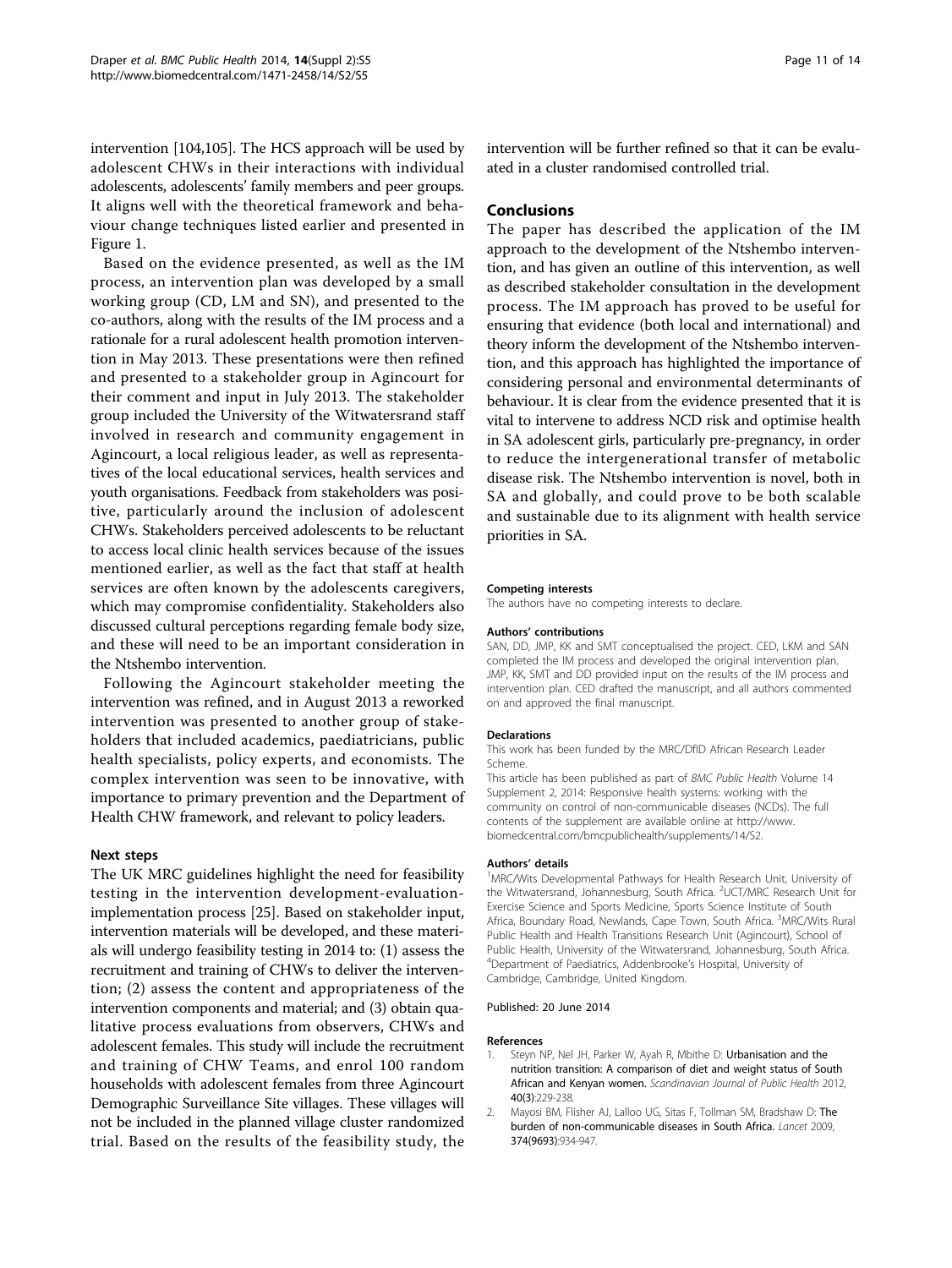- <span id="page-11-0"></span>3. Kimani-Murage EW, Kahn K, Pettifor JM, Tollman SM, Dunger DB: The prevalence of stunting, overweight and obesity, and metabolic disease risk in rural South African children. BMC Public Health 2010, 10:158.
- Abrahams Z, Mchiza Z, Steyn NP: Diet and mortality rates in Sub-Saharan Africa: stages in the nutrition transition. BMC Public Health 2011, 11:801.
- Hanson M, Gluckman P: Developmental origins of noncommunicable disease: population and public health implications. The American Journal of Clinical Nutrition 2011, 94(6 Suppl):1754S-1758S.
- Hanson MA, Gluckman PD, Ma RCW, Matzen P, Biesma RG: Early life opportunities for prevention of diabetes in low and middle income countries. BMC Public Health 2012, 12:1025.
- 7. Shisana O, Labadarios D, Rehle T, Simbayi L, Zuma K, Dhansay A, Reddy P, Parker W, Hoosain E, Naidoo P, et al: South African National Health and Nutrition Examination Survey (SANHANES-1). Cape Town: HSRC Press; 2013.
- Battista M-C, Hivert M-F, Duval K, Baillargeon J-P: Intergenerational Cycle of Obesity and Diabetes: How Can We Reduce the Burdens of These Conditions on the Health of Future Generations? Experimental Diabetes Research 2011, 2011.
- Vellinga A, Zawiejska A, Harreiter J, Buckley B, D Cianni G, Lapolla A, Corcoy R, Simmons D, Adelantado JM, Damm P, et al: Associations of body mass index (maternal BMI) and gestational diabetes mellitus with neonatal and maternal pregnancy outcomes in a multicentre European database (diabetes and pregnancy vitamin D and lifestyle intervention for gestational diabetes mellitus prevention). ISRN Obesity 2012, 2012.
- 10. Lindsay RS: Gestational diabetes: causes and consequences. British Journal of Diabetes and Vascular Disease 2009, 9(1):27-31.
- 11. Wahabi HA, Alzeidan RA, Esmaeil SA: Pre-pregnancy care for women with pre-gestational diabetes mellitus: a systematic review and meta-analysis. BMC Public Health 2012, 12:792.
- 12. Dean S, Rudan I, Althabe F, Webb Girard A, Howson C, Langer A, Lawn J, Reeve ME, Teela KC, Toledano M, et al: Setting research priorities for preconception care in low- and middle-income countries: aiming to reduce maternal and child mortality and morbidity. PLOS Medicine 2013, 10(9):e1001508.
- 13. Crozier SR, Robinson SM, Borland SE, Godfrey KM, Cooper C, Inskip HM, SWS Study Group: Do women change their health behaviours in pregnancy? Findings from the Southampton Women's Survey. Paediatric and Perinatal Epidemiology 2009, 23(5):446-453.
- 14. Kahn K, Collinson MA, Gomez-Olive FX, Mokoena O, Twine R, Mee P, Afolabi SA, Clark BD, Kabudula CW, Khosa A, et al: Profile: Agincourt Health and Socio-demographic Surveillance System. International Journal of Epidemiology 2012, 41(4):988-1001.
- 15. Bhutta ZA, Das JK, Rizvi A, Gaffey MF, Walker N, Horton S, Webb P, Lartey A, Black RE, The Lancet Nutrition Interventions Review Group, et al: Evidencebased interventions for improvement of maternal and child nutrition: what can be done and at what cost? Lancet 2013, 382(9890):452-477.
- 16. Gore FM, Bloem PJN, Patton GC, Ferguson J, Joseph V, Coffey C, Sawyer SM, Mathers CD: Global burden of disease in young people aged 10-24 years: a systematic analysis. Lancet 2011, 377(9783):2093-2102.
- 17. Patton GC, Coffey C, Cappa C, Currie D, Riley L, Gore F, Degenhardt L, Richardson D, Astone N, Sangowawa AO, et al: Health of the world's adolescence: a synthesis of internationally comparable data. Lancet 2012, 379(9826):1665-1675.
- 18. Reddy SP, Resnicow K, James S, Funani IN, Kambaran NS, Omardien RG, Masuka P, Sewpaul R, Vaughan RD, Mbewu A: Rapid increases in overweight and obesity among South African adolescents: comparison of data from the South African National Youth Risk Behaviour Survey in 2002 and 2008. American Journal of Public Health 2012, 102(2):262-268.
- 19. Jewkes R, Vundule C, Maforah F, Jordaan E: Relationship dynamics and teenage pregnancy in South Africa. Social Science and Medicine 2001, 52(5):733-744.
- 20. Sawyer SM, Afifi RA, Bearinger LH, Blakemore S-J, Dick B, Ezeh AC, Patton GC: Adolescence: a foundation for future health. Lancet 2012, 379(9826):1630-1640.
- 21. Viner RM, Ozer EM, Denny S, Marmot M, Resnick M, Fatusi A, Currie C: Adolescence and the social determinants of health. Lancet 2012, 379(9826):1641-1652.
- 22. Collinson MA, Tollman SM, Kahn K, Clark SJ, Garenne M: Highly prevalent circular migration: households, mobility and economic status in rural South Africa. In Africa on the move: African migration and urbanisation in

comparative perspective. Johannesburg: Wits University Press;Tienda M, Findley SE, Tollman SM, Preston-Whyte E 2006:.

- 23. Gomez-Olive FX, Angotti N, Houle B, Klipstein-Grobusch K, Kabudula C, Menken J, Williams J, Tollman S, Clark SJ: Prevalence of HIV among those 15 and older in rural South Africa. AIDS Care 2013.
- 24. Bartholomew LK, Parcel GS, Kok G, Gottlieb NH: Planning health promotion programs: an Intervention Mapping approach. San Fransisco: Jossey-Bass;, 2 2006.
- 25. Craig P, Dieppe P, Macintyre S, Mitchie S, Nazareth I, Petticrew M: Developing and evaluating complex interventions: the new Medical Research Council Guidance. British Medical Journal 2008, 337:a1655.
- 26. Decat P, Nelson E, De Meyer S, Jaruseviciene L, Orozco M, Segura Z, Gorter A, Vega B, Cordova K, Maes L, et al: Community embedded reproductive health interventions for adolescents in Latin America: development and evaluation of a complex multi-centre intervention. BMC Public Health 2013, 13(1):31.
- 27. Krolner R, Suldrup Jorgensen T, Aarestrup A, Hjollund Christiansen A, Christensen A, Due P: The Boost study: design of a school- and community-based randomised trial to promote fruit and vegetable consumption among teenagers. BMC Public Health 2012, 12(1):191.
- 28. Lloyd JJ, Logan S, Greaves CJ, Wyatt KM: Evidence, theory and context using intervention mapping to develop a school-based intervention to prevent obesity in children. International Journal of Behavioral Nutrition and Physical Activity 2011, 8:73.
- 29. Munir F, Kalawsky K, Wallis D, Donaldson-Feilder E: Using intervention mapping to develop a work-related guidance tool for those affected by cancer. BMC Public Health 2013, 13(1):6.
- 30. Verbestel V, De Henauw S, Maes L, Haerens L, Marild S, Eiben G, Lissner L, Moreno LA, Lascorz Frauca N, Barba G, et al: Using the intervention mapping protocol to develop a community-based intervention for the prevention of childhood obesity in a multi-centre European project: the IDEFICS intervention. International Journal of Behavioral Nutrition and Physical Activity 2011, 8:82.
- 31. Viester L, Verhagen E, Proper K, van Dongen J, Bongers P, van der Beek A: VIP in construction: systematic development and evaluation of a multifaceted health programme aiming to improve physical activity levels and dietary patterns among construction workers. BMC Public Health 2012, 12(1):89.
- 32. Richter LM, Norris S, Pettifor J, Yach D, Cameron N: Cohort Profile: Mandela's children: the 1990 Birth to Twenty study in South Africa. International Journal of Epidemiology 2007, 36(3):504-511.
- 33. Willan S: A review of teenage pregnancy in South Africa: experiences of school, and knowledge and access to sexual and repreoductive health services. Partners in Sexual Health 2013.
- 34. Jewkes R, Morrell R, Christofides N: Empowering teenagers to prevent pregnancy: lessons from South Africa. Culture, Health and Sexuality: An International Journal for Research, Intervention and Care 2009, 11(7):675-688.
- 35. Reddy SP, James S, Sewpaul R, Koopman F, Funani NI, Sifunda S, Josie J, Masuka P, Kambaran NS, Omardien RG: Umthente Uhlaba Usamila – The South African Youth Risk Behaviour Survey 2008. Cape Town; 2010.
- 36. Edin K: 'Ntshembo': Cultural beliefs and practices regarding adolescent lifestyle, pregnancy, delivery and infant care. A qualitative study in rural Mpumalanga Province. 2012.
- 37. Peltzer K, Parker W, Mabaso M, Makonko E, Zuma K, Ramlagan S: Impact of National HIV and AIDS communication campaigns in South Africa to reduce HIV risk behaviour. Scientific World Journal 2012, 2012.
- 38. [[http://www.who.int/mediacentre/factsheets/fs355/en/\]](http://www.who.int/mediacentre/factsheets/fs355/en/).
- 39. Feeley A, Pettifor J, Norris S: Fast-food consumption among 17-year-olds in the Birth to Twenty cohort. South African Journal of Clinical Nutrition 2009, 22(3):118-123.
- 40. Kimani-Murage EW, Kahn K, Pettifor JM, Tollman SM, Klipstein-Grobusch K, Norris SA: Predictors of adolescent weight status and central obesity in rural South Africa. Public Health Nutrition 2011, 14(6):1114-1122.
- 41. Peer N, Bradshaw D, Laubscher R, Steyn N, Steyn K: Urban-rural and gender differences in tobacco and alcohol use, diet and physical activity among young black South Africans between 1998 and 2003. Global Health Action 2013, 6:19216.
- 42. Micklesfield LK, Lambert EV, Hume DJ, Chantler S, Pienaar PR, Dickie K, Puoane T, Goedecke JH: Socio-cultural, environmental and behavioral determinants of obesity in black South African women. Cardiovascular Journal of Africa 2013, 24, online publication.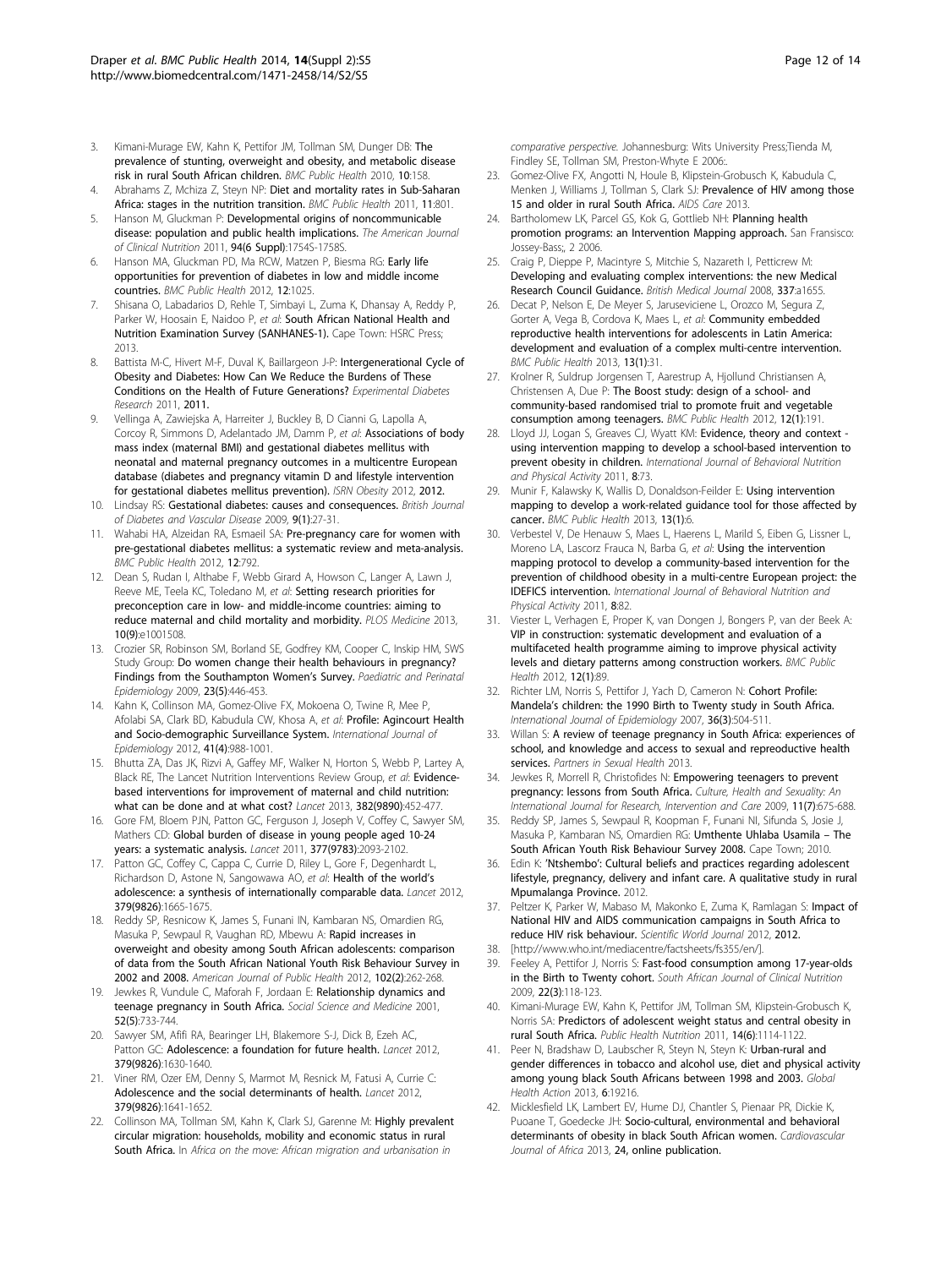- <span id="page-12-0"></span>43. Caradas AA, Lambert EV, Charlton KE: An ethnic comparison of eating attitudes and associated body image concerns in adolescent South African schoolgirls. Journal of Human Nutrition and Dietetics 2001, 14(2):111-120.
- 44. Gitau TM, Micklesfield LK, Pettifor JM, Norris SA: Ethnic differences in eating attitudes, body image and self-esteem among adolescent females living in urban South Africa. African Journal of Psychiatry .
- 45. Szabo CP, Allwood CW: Body figure preference in South African adolescent females: a cross cultural study. African Health Sciences 2006, 6(4):201-206.
- 46. Mchiza ZJ, Goedecke JH, Lambert EV: Intra-familial and ethnic effects on attitudinal and perceptual body image: a cohort of South African mother-daughter dyads. BMC Public Health 2011, 11:433.
- 47. Gerards SMPL, Sleddens EFC, Dagnelie PC, De Vries NK, Kremers SPJ: Interventions addressing general parenting to prevent or treat childhood obesity. International Journal of Pediatric Obesity 2011, 6(2-2): e28-e45.
- 48. Venter I, Winterbach A: Dietary fat knowledge and intake of midadolescents attending public schools in the Bellville / Durbanville area of the city of Cape Town. South African Journal of Clinical Nutrition 2010, 23(2):75-83.
- 49. Pedro TM, MacKeown JM, Norris SA: Variety and total number of food items recorded by a true longitudinal group of urban black South African children at five interceptions between 1995 and 2003. Public Health Nutrition 2008, 11(6):616-623.
- 50. Sedibe MH, Griffiths PL, Doak CM, Feeley AB, Voorend C, Norris SA: Narratives of urban female adolescents in South Africa: dietary and physical activity practices in an obesogenic environment. South African Journal of Clinical Nutrition
- 51. Temple NJ, Steyn NP, Myburgh NG, Nel JH: Food items consumed by students attending schools in socioeconomic areas in Cape Town, South Africa. Nutrition 2006, 22(3):252-258.
- 52. Sedibe MH, Kahn K, Edin K, Muthoni T, Ivarsson A, Norris SA: Narratives of facilitiators and barriers to healthy eating practices and physical activity among adolescent girls in rural South Africa. 2013.
- 53. van Zyl MK, Steyn NP, Marais ML: Characteristics and factors influencing fast food intake of young adult consumers in Johannesburg, South Africa. South African Journal of Clinical Nutrition 2010, 23(3):124-130.
- 54. Cislak A, Safron M, Pratt M, Gaspar T, Luszczynska A: Family-related predictors of body weight and weight-related behaviours among children and adolescents: a systematic review. Child: Care, Health and Development 2012, 38(3):321-331.
- 55. Neumark-Sztainer D: Preventing the broad spectrum of weight-related problems: working with parents to help teens achieve a healthy weight and a positive body image. Journal of Nutrition Education and Behavior 2005, 37(Suppl 2):S133-S139.
- 56. Pearson N, Biddle SJH, Gorely T: Family correlates of fruit and vegetable consumption in children and adolescents: a systematic review. Public Health Nutrition 2009, 12(2):267-283.
- 57. Wang Y, Beydoun M, Li J, Liu Y, Moreno LA: Do children and their parents eat a similar diet? Resemblance in child and parent dietary intake: a systematic review and meta-analysis. Journal of Epidemiology and Community Health 2011, 65(2):177-189.
- 58. Savage JS, Fisher JO, Birch LL: Parenting influence on eating behavior: conception to adolescence. Journal of Law, Medicine and Ethics 2007, 35(1):22-34.
- 59. Sleddens EFC, Gerards SMPL, Thijs C, De Vries NK, Kremers SPJ: General parenting, childhood overweight and obesity-inducing behaviors: a review. International Journal of Childhood Obesity 2011, 6(2-2):e12-e27.
- 60. Neumark-Sztainer D: Eating among teens: do family mealtimes make a difference for adolescents' nutrition? New Directions for Child and Adolescent Development 2006, , 111: 91-105.
- 61. Stockmyer C: Remember when mom wanted you home for dinner? Nutrition Reviews 2001, 59(2):57-60.
- 62. Krolner R, Rasmussen M, Brug J, Klepp KI, Wind M, Due P: Determinants of fruit and vegetable consumption among children and adolescents: a review of the literature. Part II: qualitative studies. International Journal of Behavioral Nutrition and Physical Activity 2011, 8:112.
- 63. Dumith SC, Gigante DP, Domingues MR, Hallal PC, Menezes AMB: A longitudional evaluation of physical activity in Brazilian adolescents: tracking, change and predictors. Pediatric Exercise Science 2012, 24(1):58-71.
- 
- 64. Nader PR, Bradley RH, Houts RM, McRitchie SL, O'Brien M: Moderate-tovigorous physical activity from ages 9 to 15 years. Journal of the American Medical Association 2009, 300(3):295-305.
- 65. Olds T, Wake M, Patton G, Ridley K, Waters E, Williams J, Hesketh K: How do school-day activity patterns differ with age and gender across adolescence? Journal of Adolescent Health 2009, 44(1):64-72.
- 66. Dollman J, Maher C, Olds TS, Ridley K: Physical activity and screen time behaviour in metropolitan, regional and rural adolescents: a crosssectional study of Australians aged 9-16 years. Journal of Science and Medicine in Sport 2012, 15(1):32-37.
- 67. Carver A, Timperio AF, Hesketh KD, Ridgers ND, Salmon JL, Crawford DA: How is active transport associated with children's and adolescents' physical activity over time? International Journal of Behavioral Nutrition and Physical Activity 2011, 8:126.
- 68. Dumith SC, Domingues MR, Gigante DP, Hallal PC, Menezes AMB, Kohl HW: Prevalence and correlates of physical activity among adolescents from Southern Brazil. Revista de Saude Publica 2010, 44(3):457-467.
- 69. Mota J, Gomes H, Almeida M, Ribeiro JC, Carvalho J, Santos MP: Active versus passive transportation to school – differences in screen time, socio-economic position and perceived environmental characteristics in adolescent girls. Annals of Human Biology 2007, 34(3):273-282.
- 70. Micklesfield LK, Pedro TM, Kahn K, Kinsman J, Pettifor JM, Tollman SM, Norris SA: Physical activity and sedentary behavior among adolescents in rural South Africa: levels, patterns and determinants., In review.
- 71. Uijtdewilligen L, Nauta J, Singh AS, van Mechelen W, Twisk JWR, van der Horst K, Chinapaw MJM: Determinants of physical activity and sedentary behaviour in young people: a review and quality synthesis of prospective studies. British Journal of Sports Medicine 2011, 45(11):898-905.
- Dumith SC, Gigante DP, Domingues MR, Hallal PC, Menezes AMB, Kohl HW: Predictors of physical activity change during adolescence: a 3.5 years follow-up. Public Health Nutrition 2012, 15(12):2237-2245.
- 73. Gordon-Larsen P, McMurray RG, Popkin BM: Determinants of adolescent physical activity and inactivity patterns. Pediatrics 2000, 105(4):e83.
- 74. van der Horst K, Chinapaw MJ, Twisk JWR, van Mechelen W: A brief review on correlates on physical activity and sedentariness in youth. Medicine and Science in Sports and Exercise 2007, 39(8):1241-1250.
- 75. Kinsman J, Norris SA, Kahn K, Twine R, Riggle K, Mathebula J, Ngobeni S, Monareng N, Edin K, Micklesfield LK: A model for promoting physical activity among South African adolescent girls., In review.
- 76. Hardy LL, Bass SL, Booth ML: Changes in sedentary behaviour among adolescent girls: a 2.5 years prospective cohort study. Journal of Adolescent Health 2007, 40(2):158-165.
- 77. Tremblay MS, LeBlanc AG, Kho ME, Saunders TJ, Larouche R, Colley RC, Goldfield G, Gorber SC: Systematic review of sedentary behaviour and health indicators in school-aged children and youth. International Journal of Behavioral Nutrition and Physical Activity 2011, 8:98.
- Abraham C, Michie S: A taxonomy of behavior change techniques used in interventions. Health Psychology 2008, 27(3):379-387.
- 79. Bandura A: Social foundations of thought and action: a social cognitive theory. Englewood Cliffs, NJ: Prentice-Hall; 1986.
- 80. Ajzen I: The theory of planned behavior. Organizational Behavior and Human Decision Processes 1991, 50(2):179-211.
- 81. Carver CS, Scheier MF: Control theory: a useful conceptual framework for personality-social, clinical, and health psychology. Psychological Bulletin 1982, 92(1):111-135.
- 82. Fisher JD, Fisher WA: Changing AIDS-risk behavior. Psychological Bulletin 1992, 111(3):455-474.
- Hawkes SJ, Gomez GB, Broutet N: Early antenatal care: does it make a difference to outcomes of pregnancy associated with syphilis? A systematic review and meta-analysis. PLoS One 2013, 8(2):e56713.
- 84. Oakley L, Gray R, Kurinczuk JJ, Brocklehurst P, Hollowell J: A systematic review of the effectiveness of interventions to increase the early initiation of antenatal care in socially disadvantaged and vulnerable women. 2009.
- 85. Hollowell J, Oakley L, Vigurs C, Barnett-Page E, Kavanagh J, Oliver S: Increasing the early initiation of antenatal care by Black and Minority Ethnic women in the United Kingdom: a systematic review and mixed methods synthesis of women's views and the literature on intervention effectiveness. 2012.
- 86. Grydeland M, Bergh IH, Bjelland M, Lien N, Andersen LF, Ommundsen Y, Klepp KI, Anderssen SA: Intervention effects on physical activity: the HEIA